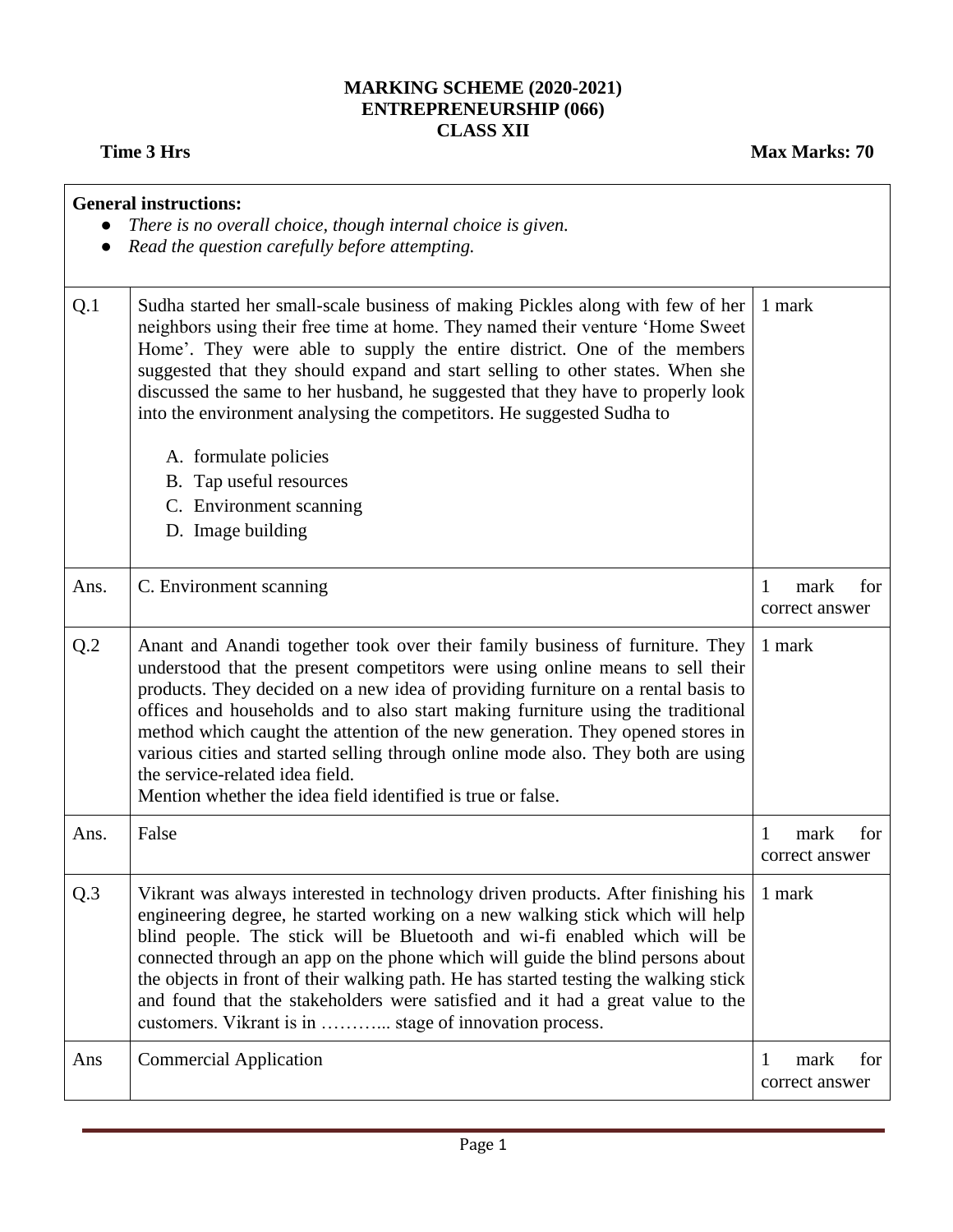| Q.4 | Hemant approached his father seeking Rs.5,00,000 for his new venture. He had<br>planned to start a computer assembling unit. Though his father was in a position<br>to give him the money he still insisted that he should take a loan from the bank<br>which will make him more responsible. When Hemant approached the bankers,<br>they asked for a business plan. Hemant was not sure as to who can help him in<br>preparation of the business plan. Who among the following can prepare the<br>business plan?<br>A. Lawyers<br><b>B.</b> Accountants<br>C. Marketing consultants<br>D. All of the above                                                                                                                                                                                                        | 1 mark                             |
|-----|--------------------------------------------------------------------------------------------------------------------------------------------------------------------------------------------------------------------------------------------------------------------------------------------------------------------------------------------------------------------------------------------------------------------------------------------------------------------------------------------------------------------------------------------------------------------------------------------------------------------------------------------------------------------------------------------------------------------------------------------------------------------------------------------------------------------|------------------------------------|
| Ans | D. All of the above                                                                                                                                                                                                                                                                                                                                                                                                                                                                                                                                                                                                                                                                                                                                                                                                | for<br>mark<br>1<br>correct answer |
| Q.5 | Varun along with his friends had a brilliant idea to manufacture an air<br>conditioner which will also act as an air purifier. The idea was new and the<br>market did not have such a successful product. For starting the unit, they were in<br>need of huge funds, so they decided to approach Shankar, a successful<br>businessman and who is also a venture capitalist. However, Shankar said that he<br>was very busy and if they could pitch their idea within a span of 3 minutes, he<br>was ready to hear it. Which format of Business plan will Varun and his friends<br>would have to use?<br>A. Elevator Pitch<br>B. A pitch deck with oral narrative<br>C. A written presentation for external stakeholders<br>D. An internal operational plan                                                         | 1 mark                             |
| Ans | A. Elevator Pitch                                                                                                                                                                                                                                                                                                                                                                                                                                                                                                                                                                                                                                                                                                                                                                                                  | mark<br>for<br>1<br>correct answer |
|     | <b>OR</b>                                                                                                                                                                                                                                                                                                                                                                                                                                                                                                                                                                                                                                                                                                                                                                                                          |                                    |
|     | Ab ltd. was into manufacturing security cameras for household and commercial<br>buildings. Their Research and development team came up with a new idea of<br>manufacturing drones as security cameras which will give a 360-degree view of<br>the entire building. They needed huge finance for the same. The company MD<br>Sharath heard of this group of venture capitalists who are ready to invest in new<br>ideas. He seeked an appointment with them and started preparation of a business<br>plan to be presented before them. His plan was to make an informative power<br>point presentation showing key graphs of financial trends. It was meant to trigger<br>discussion among the members. Which format of business plan is Sharath using?<br>A. Elevator Pitch<br>B. A pitch deck with oral narrative | 1 mark                             |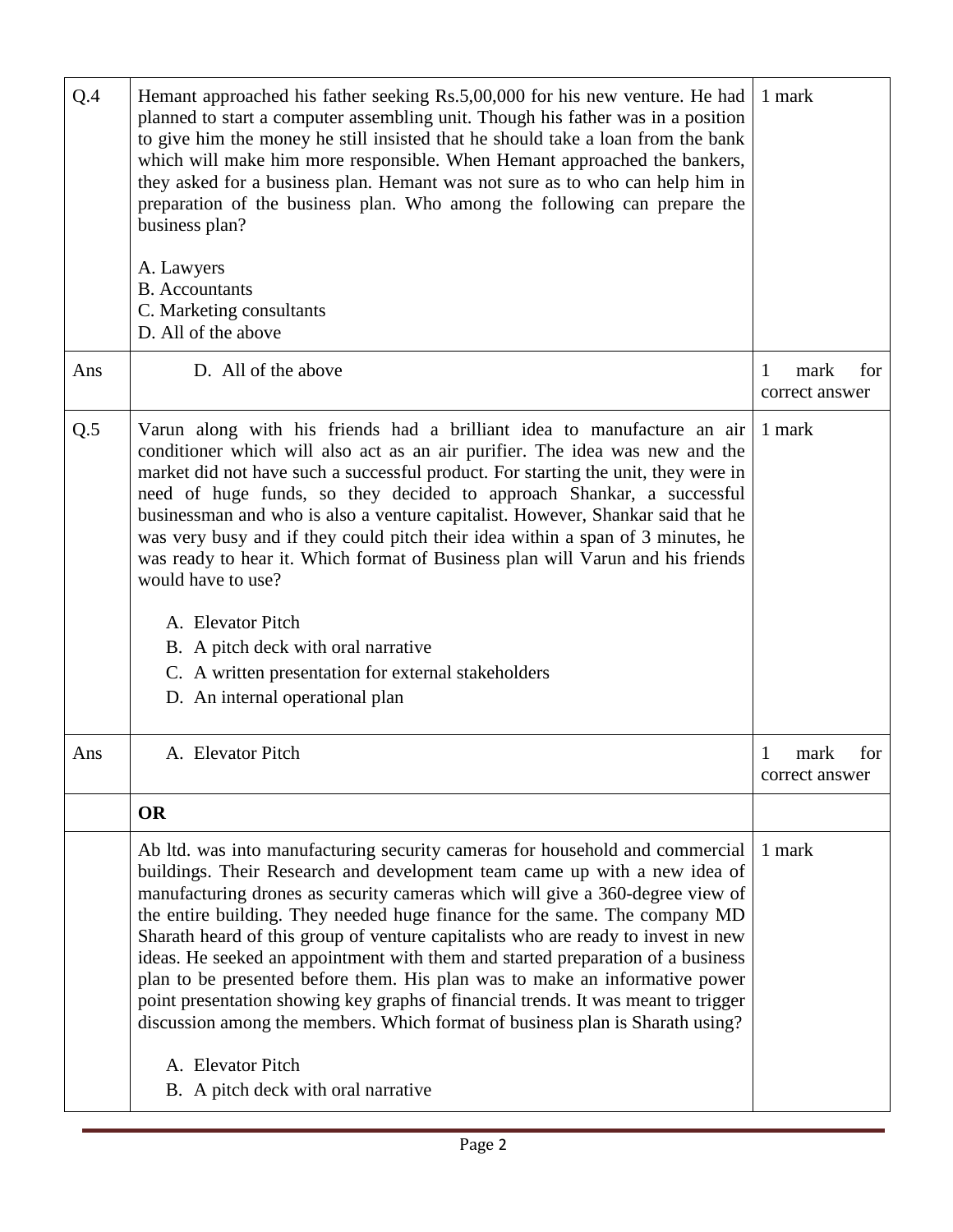| C. A written presentation for external stakeholders<br>D. An internal operational plan                                                                                                                                                                                                                                                                                                                                                                                                                                                                                                                                                                                                                                                                                                              |                                    |
|-----------------------------------------------------------------------------------------------------------------------------------------------------------------------------------------------------------------------------------------------------------------------------------------------------------------------------------------------------------------------------------------------------------------------------------------------------------------------------------------------------------------------------------------------------------------------------------------------------------------------------------------------------------------------------------------------------------------------------------------------------------------------------------------------------|------------------------------------|
| B. A pitch deck with oral narrative                                                                                                                                                                                                                                                                                                                                                                                                                                                                                                                                                                                                                                                                                                                                                                 | for<br>mark<br>1<br>correct answer |
| Mallika was selling vegetables in her cart along with her mother. They were able<br>to earn a profit of around Rs.200 every day. Even though the amount was not<br>substantial it was sufficient for a decent living. Mallika often noticed that nuclear<br>families where both husband and wife go to work find it difficult to cook as<br>cleaning and cutting vegetables took a lot of time, so an entrepreneur she started<br>gathering information regularly and developed a new product line of selling cut<br>vegetables in hygienic packaging. Mallika used trend to spot this idea.                                                                                                                                                                                                        | 1 mark                             |
| Think trends                                                                                                                                                                                                                                                                                                                                                                                                                                                                                                                                                                                                                                                                                                                                                                                        | for<br>mark<br>1<br>correct answer |
| Vinita, Bhavana, Rani and Nandini are all good friends in the age group of 15-17<br>years of age. All of them decided together to start a business venture of making<br>soaps at home using natural ingredients. They decided to name their venture as<br>'O&HM' meaning Organic and Home Made. They spoke about their venture to<br>their parents and asked them if their business could be registered so that it will<br>be easy to divide the profits. Vinita suggested that they should register it as a<br>Partnership firm. Can they form a partnership firm?<br>A. No, they cannot form a partnership firm since all of them are minors<br>B. Yes, they can form a partnership firm<br>C. No, since minimum number of people required to form a partnership is<br>10<br>D. None of the above | 1 mark                             |
| A. No, they cannot form a partnership firm since all of them are minors                                                                                                                                                                                                                                                                                                                                                                                                                                                                                                                                                                                                                                                                                                                             | mark<br>for<br>1<br>correct answer |
| Arvind planned to start a small fast-food joint in his area after finishing his<br>degree in hospitality management. His plan was to combine and use healthy<br>ingredients like whole wheat flour to make the burger buns. He knew that he had<br>to start collecting information from different sources which will help him to<br>identify the right opportunity to start his business. From where will Arvind get<br>the necessary information?<br>A. Magazines<br>B. Shows<br>C. Family Members                                                                                                                                                                                                                                                                                                 | 1 mark                             |
|                                                                                                                                                                                                                                                                                                                                                                                                                                                                                                                                                                                                                                                                                                                                                                                                     |                                    |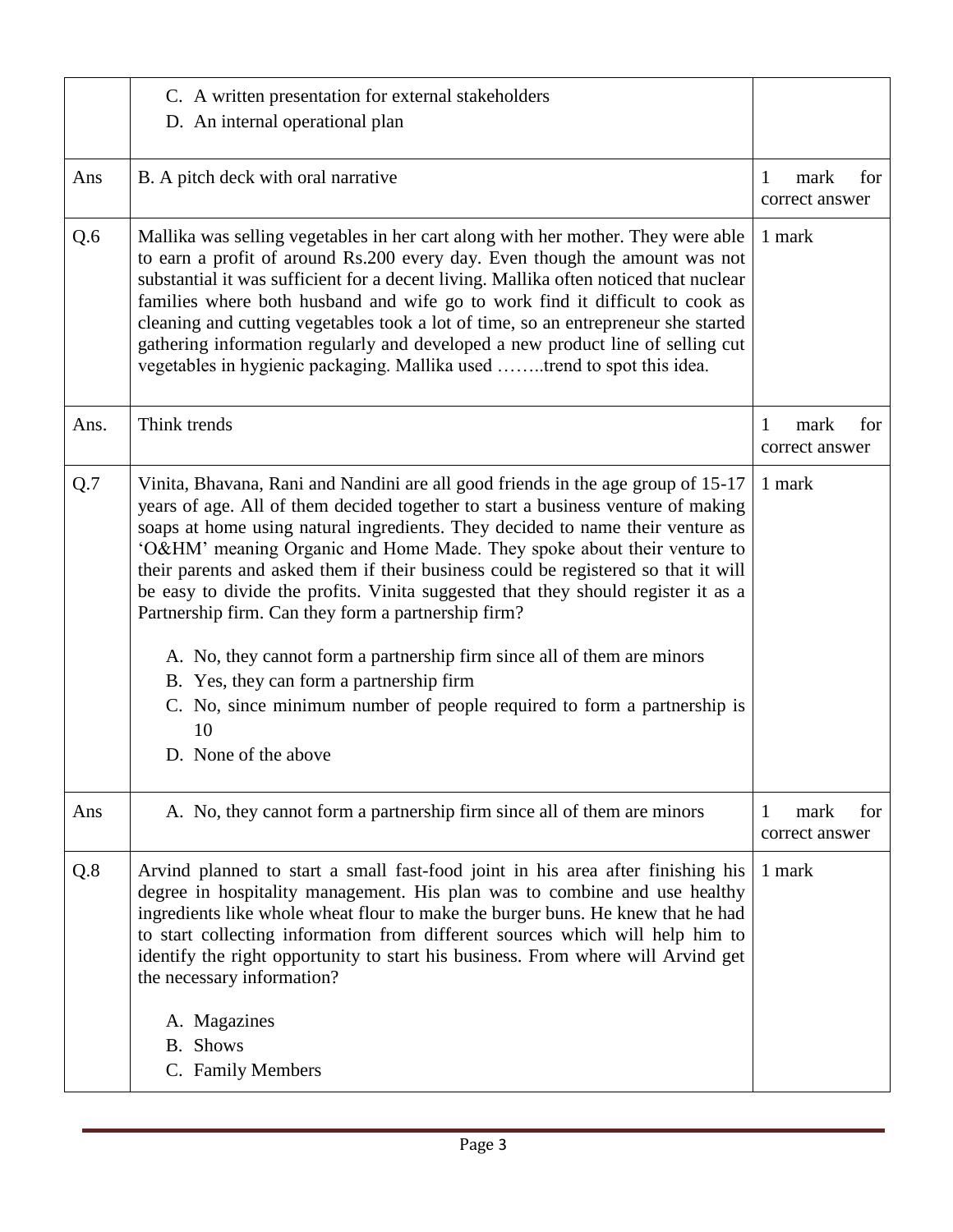|     | D. All of the above                                                                                                                                                                                                                                                                                                                                                                                                                                                                                       |                                               |
|-----|-----------------------------------------------------------------------------------------------------------------------------------------------------------------------------------------------------------------------------------------------------------------------------------------------------------------------------------------------------------------------------------------------------------------------------------------------------------------------------------------------------------|-----------------------------------------------|
| Ans | D. All of the above                                                                                                                                                                                                                                                                                                                                                                                                                                                                                       | $\mathbf{1}$<br>mark<br>for<br>correct answer |
|     | <b>OR</b>                                                                                                                                                                                                                                                                                                                                                                                                                                                                                                 |                                               |
|     | Victor industries has been one of the leading companies in Mobile phone<br>industry in India. The company decided to launch a new Model AI 1 which will<br>have inbuilt latest software to encourage hands free use and enhance the<br>customer experience through 3D photos. They are also looking into ideas to use<br>ecofriendly recyclable materials for the body of the phone which will cause less<br>environmental damage. Identify the two factors of PESTEL model from the<br>above case study. | 1 mark                                        |
|     | A. Economic, Social<br>B. Ecological, Technological<br>C. Legal, Economic<br>D. Social, Political                                                                                                                                                                                                                                                                                                                                                                                                         |                                               |
| Ans | B. Ecological, technological                                                                                                                                                                                                                                                                                                                                                                                                                                                                              | mark<br>for<br>1<br>correct answer            |
| Q.9 | Which of the following is not a component of Brand?                                                                                                                                                                                                                                                                                                                                                                                                                                                       | 1 mark                                        |
|     | <b>Brand name</b><br>A.<br><b>B.</b><br><b>Brand Mark</b><br>C.<br>Logo<br>Trademark<br>D.                                                                                                                                                                                                                                                                                                                                                                                                                |                                               |
| Ans | C. Logo                                                                                                                                                                                                                                                                                                                                                                                                                                                                                                   | for<br>1<br>mark<br>correct answer            |
|     | <b>OR</b>                                                                                                                                                                                                                                                                                                                                                                                                                                                                                                 |                                               |
|     | 'Maharaja' of Air India is                                                                                                                                                                                                                                                                                                                                                                                                                                                                                | 1 mark                                        |
|     | A. Brand name<br><b>B.</b> Brand Mark<br>C. Brand<br>D. Trademark                                                                                                                                                                                                                                                                                                                                                                                                                                         |                                               |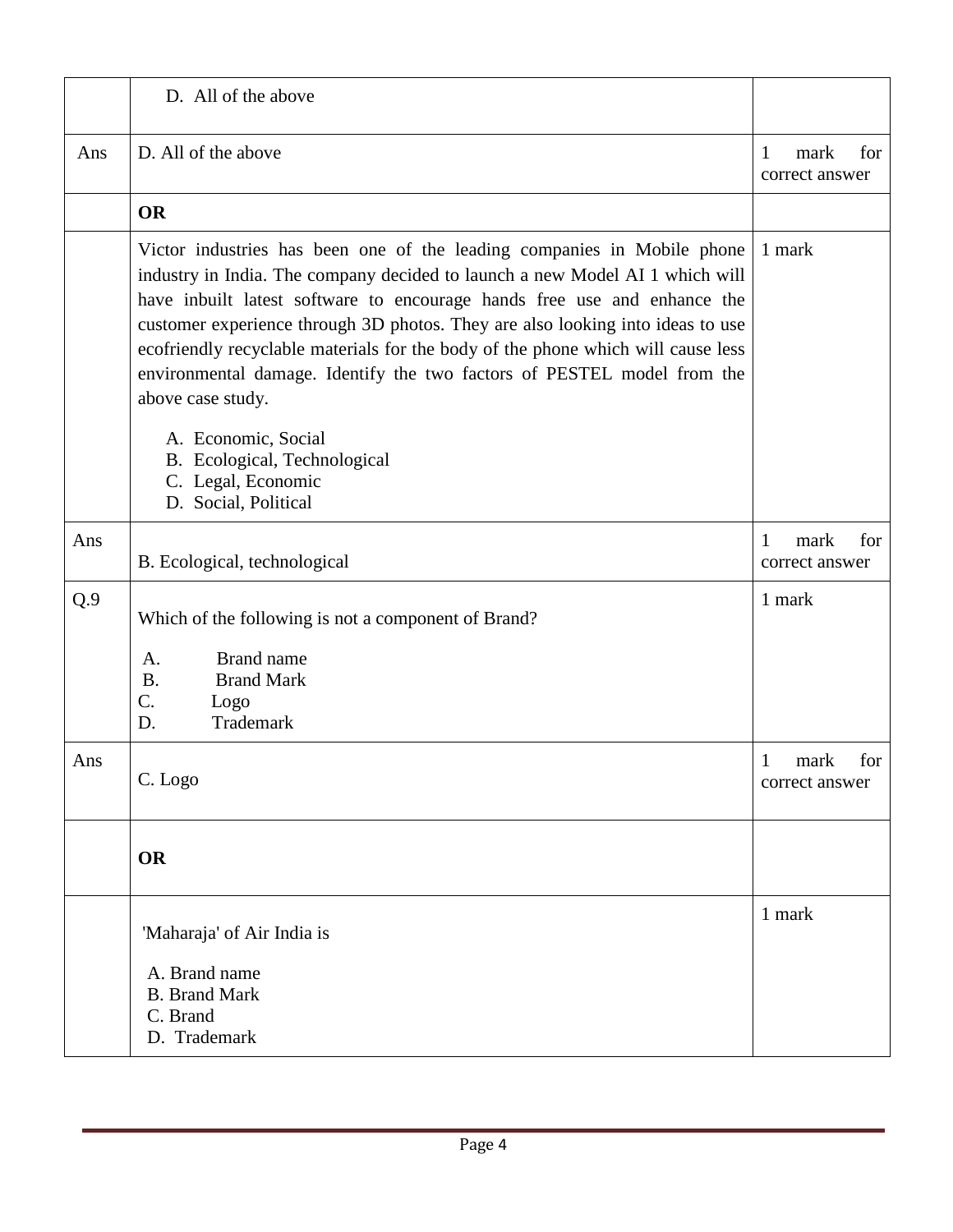| Ans  | <b>B.</b> Brand Mark                                                                                                                                                                                                                                                                                                                                                                               | 1<br>for<br>mark<br>correct answer |
|------|----------------------------------------------------------------------------------------------------------------------------------------------------------------------------------------------------------------------------------------------------------------------------------------------------------------------------------------------------------------------------------------------------|------------------------------------|
| Q.10 | Advertising is?                                                                                                                                                                                                                                                                                                                                                                                    | 1 mark                             |
|      | A. A paid form of communication<br>B. Selling products personally<br>C. A deliberate effort done to establish and maintain mutual understanding<br>between organization and public<br>D. It relates to short term incentives                                                                                                                                                                       |                                    |
| Ans  | A. A paid form of communication                                                                                                                                                                                                                                                                                                                                                                    | 1 mark for the<br>correct answer   |
|      | <b>OR</b>                                                                                                                                                                                                                                                                                                                                                                                          |                                    |
|      | Which of the following are the four rules when planning any advertising<br>activity?                                                                                                                                                                                                                                                                                                               | 1 mark                             |
|      | A. Aim<br><b>B.</b> Competitors<br>C. Media<br>D. All of the above                                                                                                                                                                                                                                                                                                                                 |                                    |
| Ans  | D.All of the above                                                                                                                                                                                                                                                                                                                                                                                 | 1 mark for the<br>correct answer   |
| Q.11 | 'Umbrella branding' is?                                                                                                                                                                                                                                                                                                                                                                            | 1 mark                             |
|      | A. Entrepreneur opts to use a common or successful family name for their<br>several products.<br>B. Entrepreneurs choose to utilise their corporate name or logo together with<br>some brand names of individual products.<br>C. Entrepreneur uses alpha-numeric names to signify physical characteristics of<br>the product.<br>D. Entrepreneur chooses distinct names for each of his offerings. |                                    |
| Ans  | A. Entrepreneur opts to use a common or successful family name for their<br>several products.                                                                                                                                                                                                                                                                                                      | mark<br>for<br>1<br>correct answer |
| Q.12 | Given below are types of mergers with examples of each. Match them correctly.                                                                                                                                                                                                                                                                                                                      | 1 mark                             |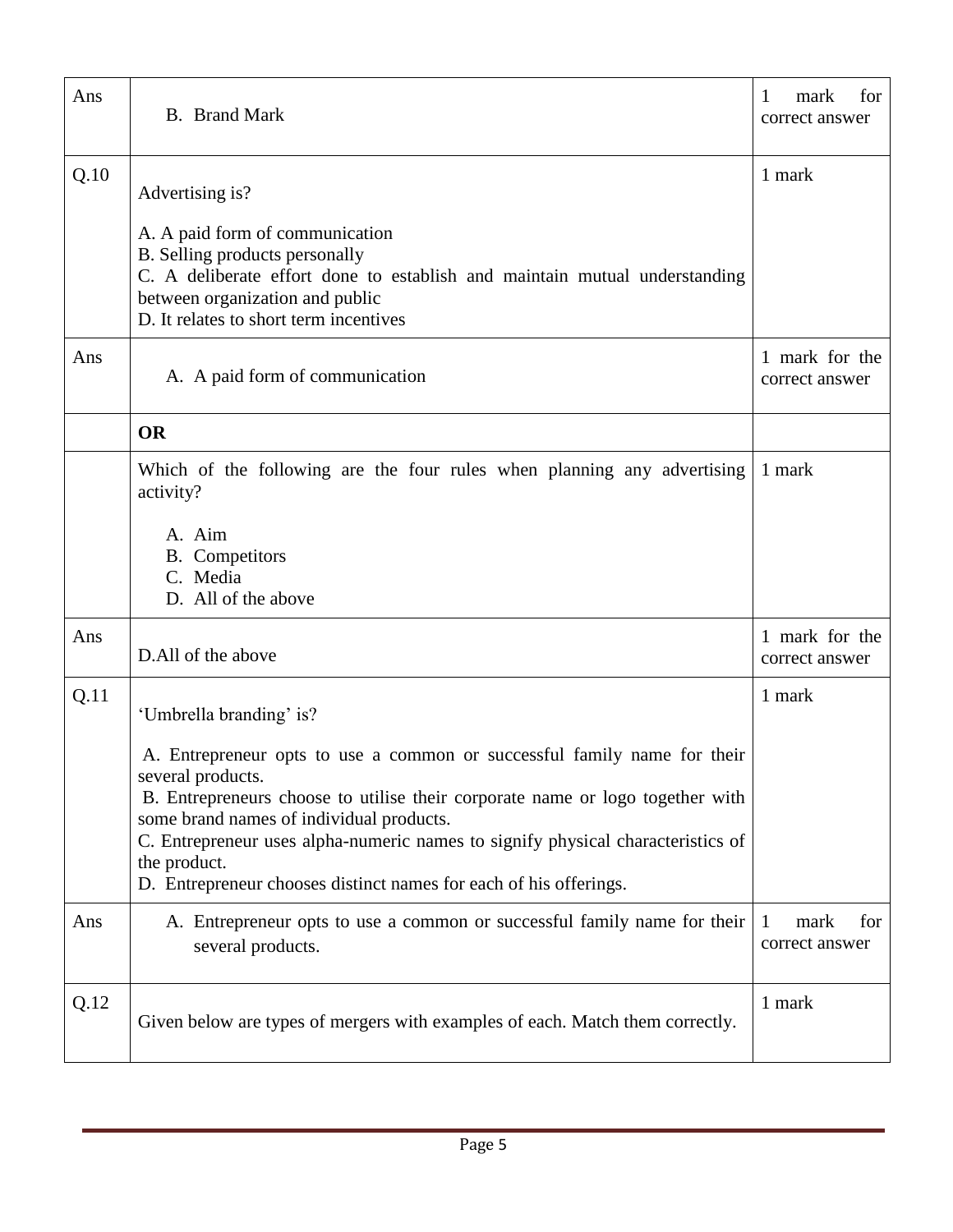|      | Column A-Types of Mergers                                                                                                                                                             | Column B- Examples                                                                                                                                          |                                    |
|------|---------------------------------------------------------------------------------------------------------------------------------------------------------------------------------------|-------------------------------------------------------------------------------------------------------------------------------------------------------------|------------------------------------|
|      | i. Vertical Merger                                                                                                                                                                    | a. A watch manufacturer acquiring a<br>cement manufacturer                                                                                                  |                                    |
|      | ii. Market Extension merger                                                                                                                                                           | b. Bank of Madura merged with<br><b>ICICI Bank</b>                                                                                                          |                                    |
|      | iii. Conglomerate                                                                                                                                                                     | c. A textile company acquires a<br>cotton yarn manufacturer                                                                                                 |                                    |
|      | iv. Horizontal Merger                                                                                                                                                                 | Hindustan Unilever Company<br>d.<br>acquired Lakme, it helped HUL to<br>enter the cosmetics market                                                          |                                    |
|      | A. i-a, ii-b, iii-c, $iv-d$                                                                                                                                                           |                                                                                                                                                             |                                    |
|      | B. i-c, $\overline{ii}$ -d, $\overline{iii}$ - a, $\overline{iv}$ -b                                                                                                                  |                                                                                                                                                             |                                    |
|      | $C.$ i-a , ii-c , iii- b , iv-d                                                                                                                                                       |                                                                                                                                                             |                                    |
|      | D. i-c, ii-b, iii- $a$ , iv-d                                                                                                                                                         |                                                                                                                                                             |                                    |
| Ans  | B. i-c, ii-d, iii- $a$ , iv-b                                                                                                                                                         |                                                                                                                                                             | for<br>1<br>mark<br>correct answer |
| Q.13 | Ferns-and-petals?                                                                                                                                                                     | What is common among McDonalds, Goli vada pav, Naturals Ice-creams and                                                                                      | 1 mark                             |
|      | A. All are Multinational corporations working in India.<br>B. All have adopted franchising as their growth strategy.<br>C. All have merged with big companies.<br>D. All of the above |                                                                                                                                                             |                                    |
| Ans  | B. All have adopted franchising as their growth strategy.                                                                                                                             |                                                                                                                                                             | mark<br>1<br>for<br>correct answer |
| Q.14 | statements below justifies the given statement?                                                                                                                                       | Both mergers and acquisitions are enterprise growth strategies but how they<br>come into existence makes them different from each other. Which of the given | 1 mark                             |
|      | A. Merger is always friendly, whereas acquisition is always hostile.<br>B. Merger may be friendly, whereas acquisition is always hostile.                                             | C. Merger is always depending on synergy, whereas acquisition is never                                                                                      |                                    |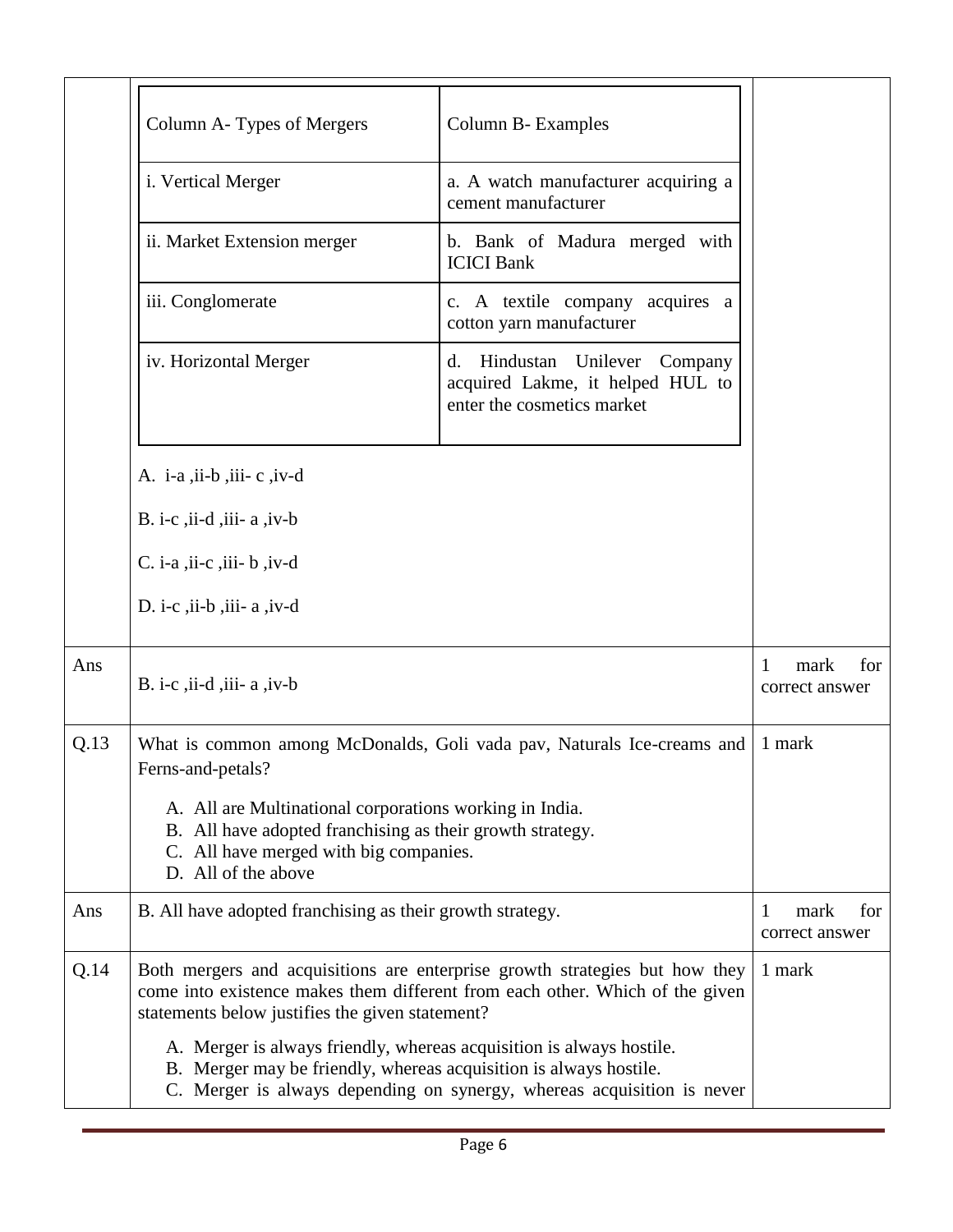|      | based on synergy.<br>D. Merger is consensual, whereas acquisition is forced.                                |                                    |
|------|-------------------------------------------------------------------------------------------------------------|------------------------------------|
| Ans  | D. Merger is consensual, whereas acquisition is forced.                                                     | for<br>mark<br>1<br>correct answer |
| Q.15 | <b>HURRY, LAST DAYS</b><br><b>BUY ONE GET ONE</b><br>CHEROKEE                                               | 1 mark                             |
|      | Identify the promotion strategy shown in the image above.                                                   |                                    |
|      | A. Below-the line<br>B. Above -the-line<br>C. Through-the-line<br>D. Both Below-the-line and Above-the-line |                                    |
| Ans  | A. Below-the-line                                                                                           | for<br>mark<br>1<br>correct answer |
|      | <b>OR</b>                                                                                                   |                                    |
|      |                                                                                                             | 1 mark                             |
|      | Identify the type of Advertising depicted in the given image.                                               |                                    |
|      | A. Point of Sale<br><b>B.</b> Ambient<br>Outdoors<br>$\mathcal{C}$ .<br>D. Direct mail                      |                                    |
| Ans  | <b>B.</b> Ambient                                                                                           | for<br>mark<br>1<br>correct answer |
|      |                                                                                                             |                                    |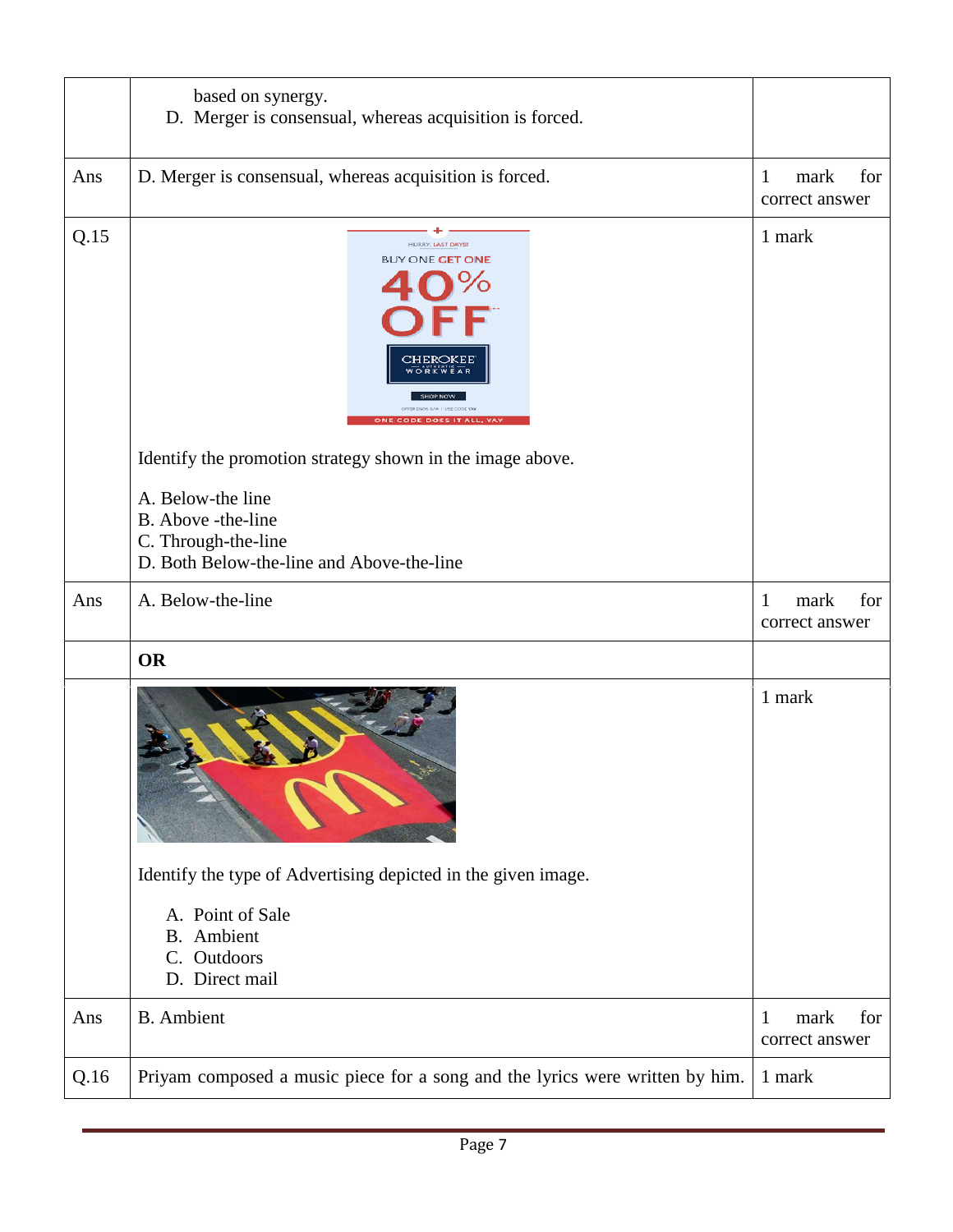|      | He wishes to legally protect his creation. He can get a                                                                                                                                                                                        |                                    |
|------|------------------------------------------------------------------------------------------------------------------------------------------------------------------------------------------------------------------------------------------------|------------------------------------|
|      | A. Patent for lyrics and music piece<br>B. Copyright for lyrics and music piece<br>C. Copyright of the lyrics and patent for the music piece<br>D. Trademark for the complete song.                                                            |                                    |
| Ans  | B. Copyright for lyrics and music piece                                                                                                                                                                                                        | mark<br>for<br>1<br>correct answer |
|      | <b>OR</b>                                                                                                                                                                                                                                      |                                    |
|      | Vinit innovated a new pen which can read any text when placed on top of a page<br>or newspaper which definitely helps blind and old people who are unable to<br>read, He wishes to legally protect his product. He can get a                   | 1 mark                             |
|      | A. Patent<br>B. Copyright<br>C. Trademark<br>D. Geographical Indication                                                                                                                                                                        |                                    |
|      | A. Patent                                                                                                                                                                                                                                      | 1 mark for the<br>correct answer   |
| Q.17 | When total current assets exceed total current liabilities, it refers to.<br>A. Gross Working Capital<br><b>B.</b> Temporary Working Capital<br>C. Both A and B<br>D. Net Working Capital                                                      | 1 mark                             |
| Ans  | D. Net working Capital                                                                                                                                                                                                                         | for<br>1<br>mark<br>correct answer |
|      | <b>OR</b>                                                                                                                                                                                                                                      |                                    |
|      | Gross margin and gross profit are one and the same. Is the given statement<br>'True' or 'False'?                                                                                                                                               | 1 mark                             |
| Ans  | True                                                                                                                                                                                                                                           | 1<br>mark<br>for<br>correct answer |
| Q.18 | Harshdeep is the stock keeper of Neha Textiles Ltd. The company is into<br>converting cotton yarn into fabric and then further computerised printing on the<br>same to add value to the fabric. He wants to know the ideal quantity of yarn to | 1 mark                             |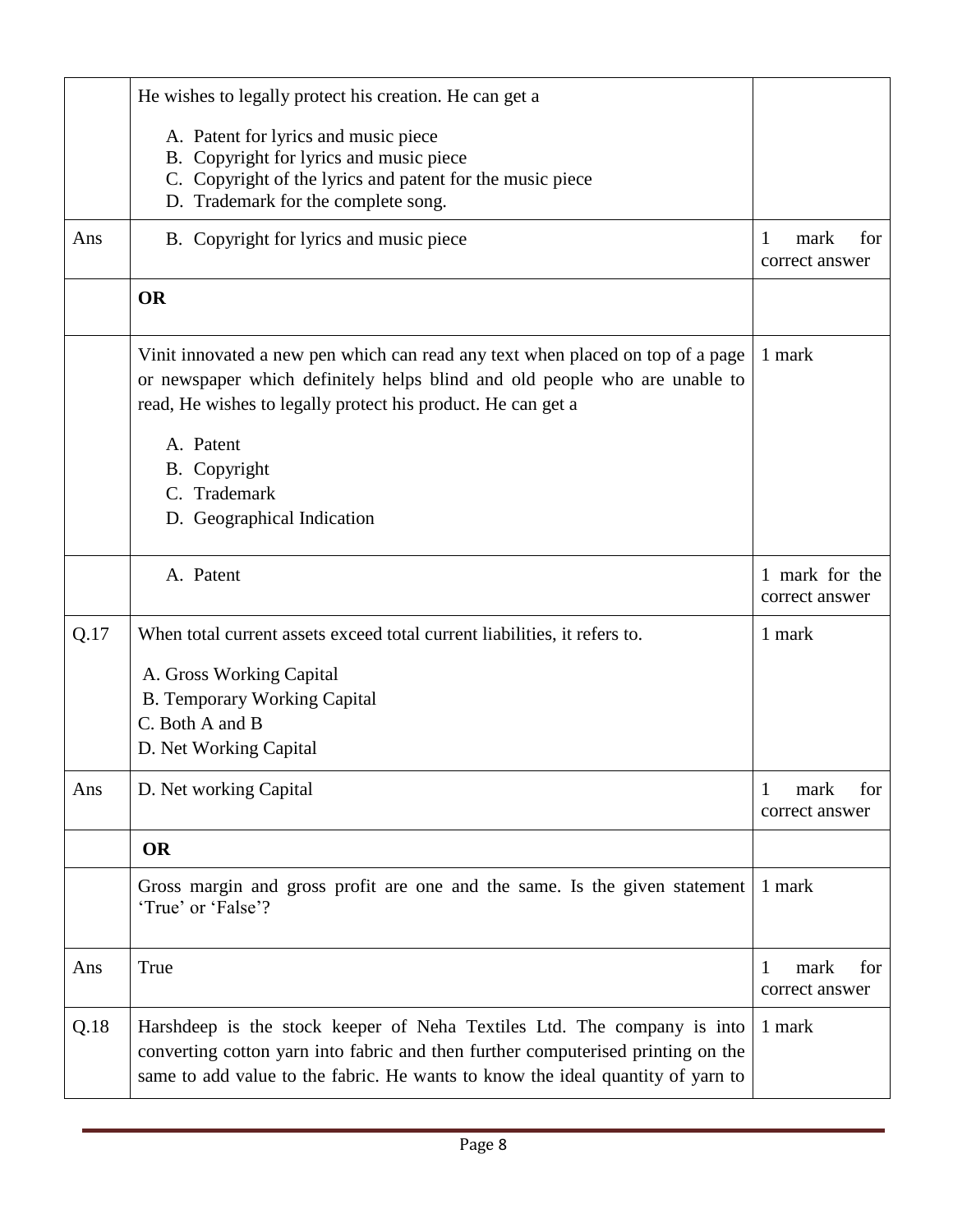|      | be ordered so that the production process does not stop. How can he know the<br>correct time to place an order?                                                                                                                                                                                                                                                                                                                                              |           |                                                                                                                                                                 |                                    |  |
|------|--------------------------------------------------------------------------------------------------------------------------------------------------------------------------------------------------------------------------------------------------------------------------------------------------------------------------------------------------------------------------------------------------------------------------------------------------------------|-----------|-----------------------------------------------------------------------------------------------------------------------------------------------------------------|------------------------------------|--|
|      | A. By calculating Break-even point<br>B. By calculating Re-order point<br>C. By calculating Economic order quantity<br>D. By calculating lead time                                                                                                                                                                                                                                                                                                           |           |                                                                                                                                                                 |                                    |  |
| Ans  | B. By calculating Re-order point                                                                                                                                                                                                                                                                                                                                                                                                                             |           |                                                                                                                                                                 | mark<br>1<br>for<br>correct answer |  |
| Q.19 | of MM Ltd.in the manufacturing of these two varieties is Rs. 75,000.                                                                                                                                                                                                                                                                                                                                                                                         |           | MM ltd. is a renowned name in manufacturing hand puppets for children. Its two<br>most selling varieties are Alphabets and Domestic animals. The fixed expenses | 1 mark                             |  |
|      |                                                                                                                                                                                                                                                                                                                                                                                                                                                              | Alphabets | <b>Domestic Animals</b>                                                                                                                                         |                                    |  |
|      | Sales Price/unit (in Rs.)                                                                                                                                                                                                                                                                                                                                                                                                                                    | 210       | 360                                                                                                                                                             |                                    |  |
|      | Variable cost/ unit (in<br>$Rs.$ )                                                                                                                                                                                                                                                                                                                                                                                                                           | 140       | 190                                                                                                                                                             |                                    |  |
|      | Sales mix %                                                                                                                                                                                                                                                                                                                                                                                                                                                  | 40        | 60                                                                                                                                                              |                                    |  |
|      | The weighted contribution for the two products will be<br>A. Rs.70<br>B. Rs. 170<br>C. Rs. 130<br>D. Rs. 102                                                                                                                                                                                                                                                                                                                                                 |           |                                                                                                                                                                 |                                    |  |
| Ans  | C. Rs. 130                                                                                                                                                                                                                                                                                                                                                                                                                                                   |           |                                                                                                                                                                 | for<br>1<br>mark<br>correct answer |  |
| Q.20 | In a subsidiary of Sugar mill in U.P, cane juice is converted into organic jaggery.<br>The mill owner wants to know whether to continue with this subsidiary or close<br>it down. On an average, the monthly output of the subsidiary is 2,500 Kg., Sales<br>price / kg- Rs. 100, Variable cost/ kg- Rs.30, Fixed expenses- Rs. 70,000. The<br>breakeven point in units will be?<br>A. 1000 units<br><b>B.</b> 1500 units<br>C. 10000 units<br>D. 7500 units |           | 1 mark                                                                                                                                                          |                                    |  |
| Ans  | A.1000 units                                                                                                                                                                                                                                                                                                                                                                                                                                                 |           |                                                                                                                                                                 | for<br>mark<br>1<br>correct answer |  |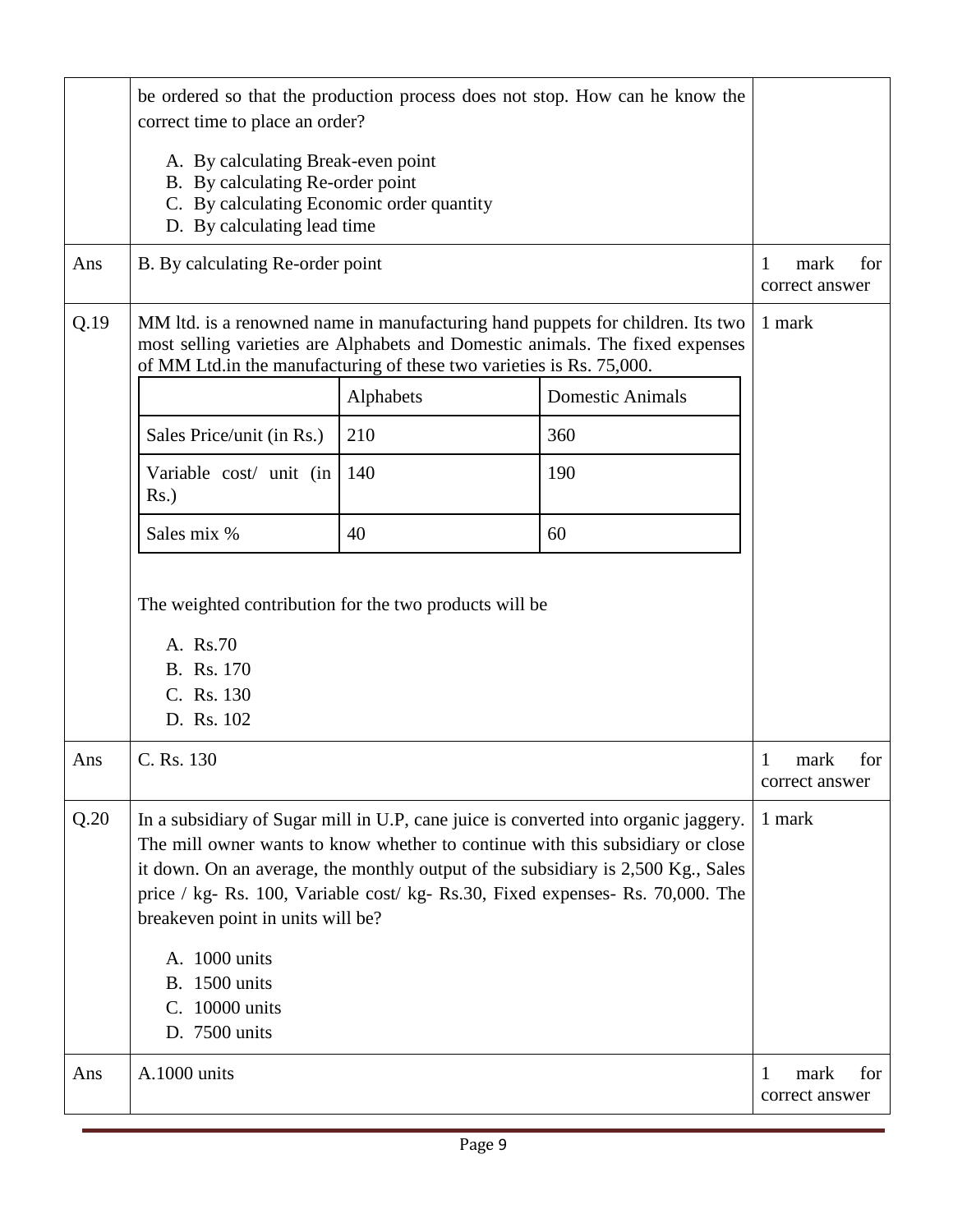| Q.21 | A firm has Capital of Rs. 10,00,000; Sales of Rs. 5,00,000; Gross Profit of Rs.<br>2,00,000 and Expenses of Rs. 1,00,000. Return on investment for the firm will<br>be?<br>A.50%<br><b>B.20%</b><br>C.10%<br>D.30%                                                                                                                                                                                                                                                                                                                                                                                                                                                                                                                                                                                                                                                                                                                                                                                                                                                                                                                                                                                                     | 1 mark                             |
|------|------------------------------------------------------------------------------------------------------------------------------------------------------------------------------------------------------------------------------------------------------------------------------------------------------------------------------------------------------------------------------------------------------------------------------------------------------------------------------------------------------------------------------------------------------------------------------------------------------------------------------------------------------------------------------------------------------------------------------------------------------------------------------------------------------------------------------------------------------------------------------------------------------------------------------------------------------------------------------------------------------------------------------------------------------------------------------------------------------------------------------------------------------------------------------------------------------------------------|------------------------------------|
| Ans  | $C-10%$                                                                                                                                                                                                                                                                                                                                                                                                                                                                                                                                                                                                                                                                                                                                                                                                                                                                                                                                                                                                                                                                                                                                                                                                                | 1<br>mark<br>for<br>correct answer |
|      | <b>OR</b>                                                                                                                                                                                                                                                                                                                                                                                                                                                                                                                                                                                                                                                                                                                                                                                                                                                                                                                                                                                                                                                                                                                                                                                                              |                                    |
|      | A firm has Capital of Rs. 10,00,000 of which Rs. 6,00,000 is debt fund; Sales of<br>Rs. 5,00,000; Gross Profit of Rs. 2,00,000 and Expenses of Rs. 1,00,000. Return<br>on Equity for the firm will be?<br>A.50%                                                                                                                                                                                                                                                                                                                                                                                                                                                                                                                                                                                                                                                                                                                                                                                                                                                                                                                                                                                                        | 1 mark                             |
|      | <b>B.25%</b><br>C.150%<br>D.30%                                                                                                                                                                                                                                                                                                                                                                                                                                                                                                                                                                                                                                                                                                                                                                                                                                                                                                                                                                                                                                                                                                                                                                                        |                                    |
| Ans  | $B-25%$                                                                                                                                                                                                                                                                                                                                                                                                                                                                                                                                                                                                                                                                                                                                                                                                                                                                                                                                                                                                                                                                                                                                                                                                                | mark<br>for<br>1<br>correct answer |
| Q.22 | State any two factors while assessing the market                                                                                                                                                                                                                                                                                                                                                                                                                                                                                                                                                                                                                                                                                                                                                                                                                                                                                                                                                                                                                                                                                                                                                                       | 2 marks                            |
|      | <b>OR</b>                                                                                                                                                                                                                                                                                                                                                                                                                                                                                                                                                                                                                                                                                                                                                                                                                                                                                                                                                                                                                                                                                                                                                                                                              |                                    |
|      | Enlist any two uses of problem identification.                                                                                                                                                                                                                                                                                                                                                                                                                                                                                                                                                                                                                                                                                                                                                                                                                                                                                                                                                                                                                                                                                                                                                                         |                                    |
| Ans. | 1. Demand: The demand assessment will be based on the size of market being<br>targeted, it will also involve a study of the target groups of consumers, their<br>preferences, tastes and other related variables.<br>2. Supply and nature of competition: Complete analysis of quantities of the<br>product made available in the market by all the existing players should be looked<br>into carefully. It should also take into account future supplies from possible<br>entrants in the field.<br>3. Cost and price of product: It is important to determine the cost of the product<br>and its comparison with available products in the market. Cost variable of<br>competitors in terms of transportation delays, wastage, storage etc., have to be<br>studied to spot cost advantage. This will influence the delivery mechanism of the<br>identified product or service.<br>4. Project innovation and change: Market assessment will require a study of<br>prevailing innovations and changes being carried out by existing entrepreneurs.<br>Technological advancements in the field have to be analysed because they may<br>change the quality and influence the cost and price ultimately. (Any two points) | 1 mark for each<br>point           |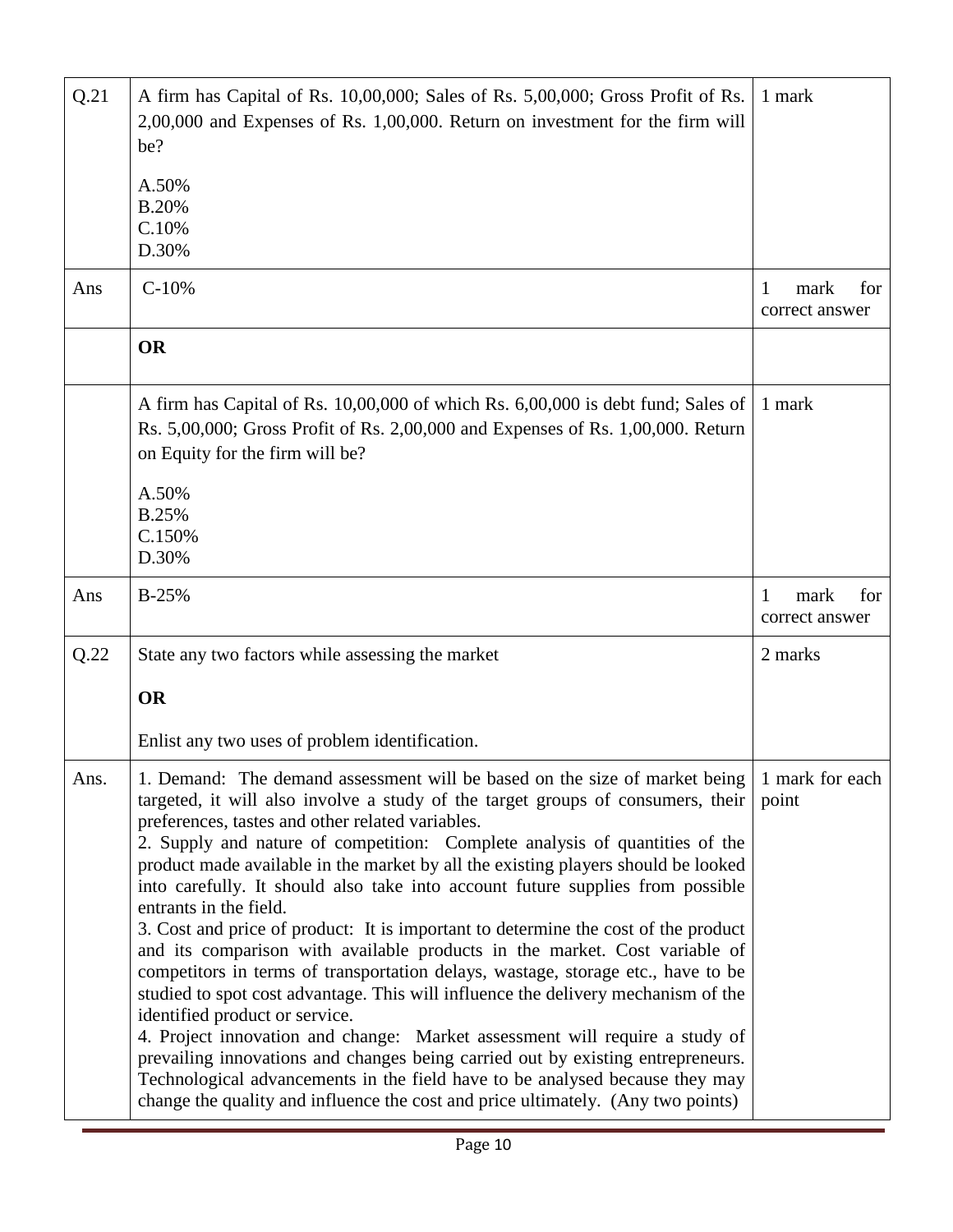|      | <b>OR</b><br>Uses of problem Identification:<br>1. It helps an entrepreneur to bring out new products in the market<br>2. Understand the problems and needs of the market<br>3. Helps the entrepreneur to be creative<br>4. Increase in employment generation<br>5. Increase in national income of the country<br>(Any two points)                                                                                                                                                                                                                                                                                                                                                                                                                                                                                                                                                                                                                                                                                                                                                                     |                                                  |
|------|--------------------------------------------------------------------------------------------------------------------------------------------------------------------------------------------------------------------------------------------------------------------------------------------------------------------------------------------------------------------------------------------------------------------------------------------------------------------------------------------------------------------------------------------------------------------------------------------------------------------------------------------------------------------------------------------------------------------------------------------------------------------------------------------------------------------------------------------------------------------------------------------------------------------------------------------------------------------------------------------------------------------------------------------------------------------------------------------------------|--------------------------------------------------|
| Q.23 | Enlist two points as to why a private company is more desirable than a public<br>company.                                                                                                                                                                                                                                                                                                                                                                                                                                                                                                                                                                                                                                                                                                                                                                                                                                                                                                                                                                                                              | 2 marks                                          |
| Ans. | A substantial number of entrepreneurs prefer to form a private company because<br>of the following important privileges:<br>1) Only two members are required to form a private company.<br>2) Only two directors are required to constitute the quorum to validate the<br>proceedings of the meetings.<br>3) Such a company is not required to file a prospectus or a statement in lieu of<br>prospectus with the Registrar of Companies.<br>4) It can commence its business immediately after incorporation.<br>5) Holding of a statutory meeting or filing of a statutory report is required by a<br>private company.<br>6) A non-member cannot inspect the copies of the profit and loss $A/c$ filed with<br>the Registrar.<br>7) Limit on payment of maximum managerial remuneration does not apply to a<br>private company.<br>8) Restrictions on appointment and reappointment of managing director do not<br>apply.<br>9) Maintaining an index of members is not required by a private company.<br>10) Directors of the private company need not have qualification shares.<br>(Any two points) | 1 mark for each<br>point                         |
| Q.24 | What is a sales strategy? Differentiate between its types.                                                                                                                                                                                                                                                                                                                                                                                                                                                                                                                                                                                                                                                                                                                                                                                                                                                                                                                                                                                                                                             | 2 marks                                          |
| Ans. | A sales strategy consists of a plan that positions a company's brand or product to<br>gain a competitive advantage.<br>Businesses employ one of two basic types of sales strategies to their overall plan:                                                                                                                                                                                                                                                                                                                                                                                                                                                                                                                                                                                                                                                                                                                                                                                                                                                                                             | mark<br>for<br>-1<br>meaning<br>mark<br>for<br>1 |
|      | direct or indirect.<br>With the direct sales strategy, sales people attack the competition head on<br>when talking to the customer. They talk about each feature of the competition's<br>product and compare it to theirs. The term "negative selling" refers to the direct<br>sales approach.                                                                                                                                                                                                                                                                                                                                                                                                                                                                                                                                                                                                                                                                                                                                                                                                         | correct<br>differentiation                       |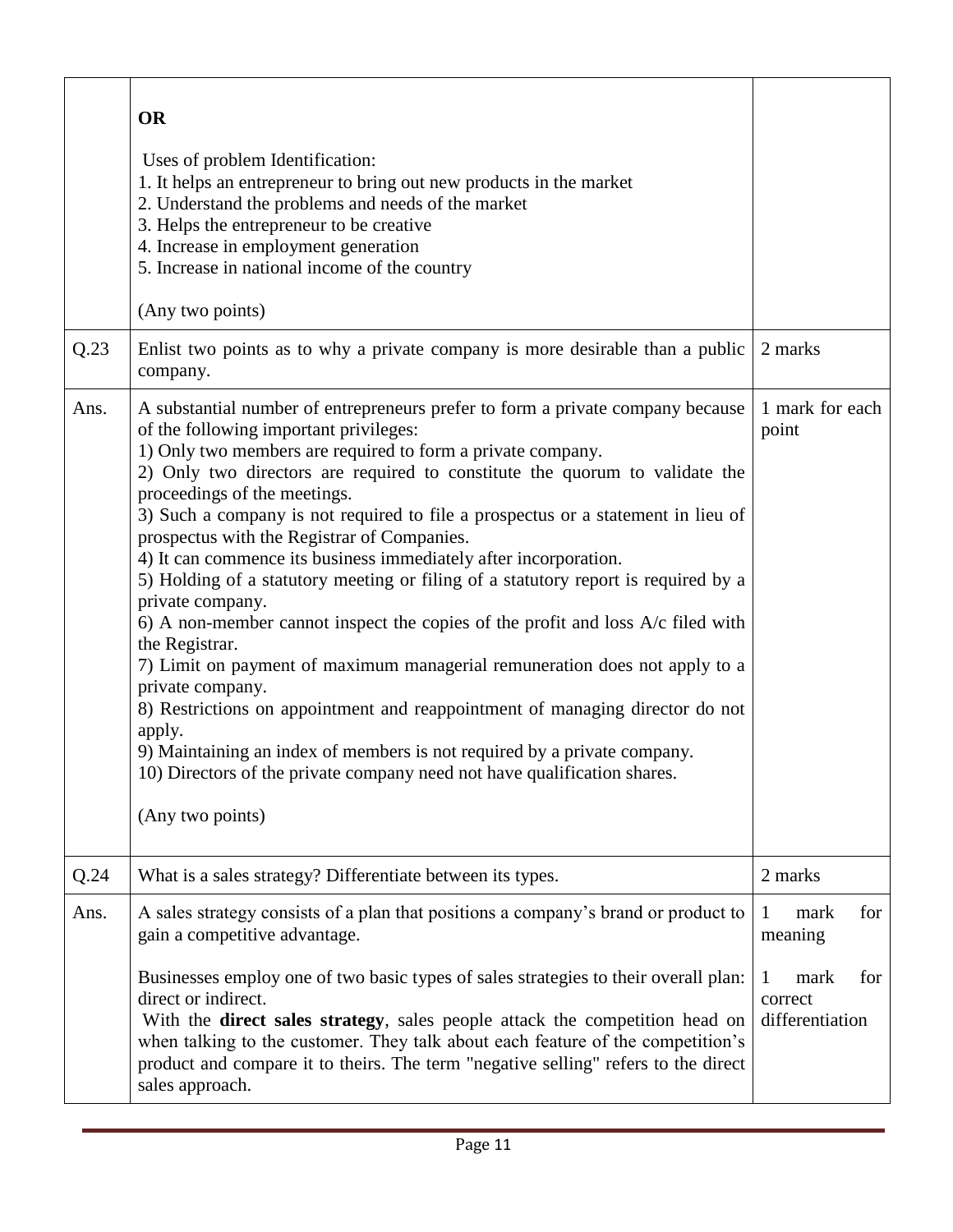|      | Indirect sales approaches apply more subtle techniques by demonstrating<br>features and benefits not available with the competition's products or services<br>without ever mentioning them by name. This more sophisticated, positive sales<br>strategy requires research and analysis of the competition.                                                                                                                                  |                                   |
|------|---------------------------------------------------------------------------------------------------------------------------------------------------------------------------------------------------------------------------------------------------------------------------------------------------------------------------------------------------------------------------------------------------------------------------------------------|-----------------------------------|
| Q.25 | Give reasons for the following situations in business                                                                                                                                                                                                                                                                                                                                                                                       | 2 marks                           |
|      | 1. Operating cycle is shorter in trading business than in manufacturing business.                                                                                                                                                                                                                                                                                                                                                           |                                   |
|      | 2. Shelf life has an impact on the inventory.                                                                                                                                                                                                                                                                                                                                                                                               |                                   |
| Ans. | 1. If one is involved in manufacturing activity, one starts with buying raw<br>materials and packing materials etc. These materials are then converted into the<br>end product. During the time required to convert raw material to the end product,<br>various expenses like wages, rent, salary, utility bill, insurance etc are to be paid.<br>Once the end product is ready, it has to be sold and money received from the<br>customer. | 1 mark each for<br>correct reason |
|      | 2. Items like vegetables, fruits, flowers and fish are perishable in nature. This<br>calls for special storage conditions and equipment - cold storage, freezers etc.<br>These have financial implications. Similarly, some of the manufactured food or<br>medicinal products have expiry dates - beyond which they are not fit for<br>consumption. This imposes certain constraints on inventory management.                               |                                   |
| Q.26 | <b>Source based question</b>                                                                                                                                                                                                                                                                                                                                                                                                                | 2 marks                           |
|      | Source - Entrepreneur magazine - August, 2020                                                                                                                                                                                                                                                                                                                                                                                               |                                   |
|      | 'A recent survey conducted jointly by FICCI and Indian Angel Network revealed<br>that 70 percent of startups across the country have been impacted by COVID-19<br>while as many as 12 per cent have had to halt operations altogether.                                                                                                                                                                                                      |                                   |
|      | These are difficult times that no one was prepared to deal with. The prolonged<br>lockdown had a massive impact on the startup ecosystem. Given that they rely<br>largely on a constant flow of capital and investments, which due to the pandemic<br>came to a complete standstill.                                                                                                                                                        |                                   |
|      | With the ongoing crisis, to keep startups afloat has become quite a challenge.<br>However, this challenge can be eliminated if entrepreneurs adapt to the current<br>times, adopt new strategies, and are open to experiments and pivot their business<br>plans. That's because the pandemic has not only affected our present but also our<br>future.'                                                                                     |                                   |
|      | Keeping in mind this article, state any two things which should be written by                                                                                                                                                                                                                                                                                                                                                               |                                   |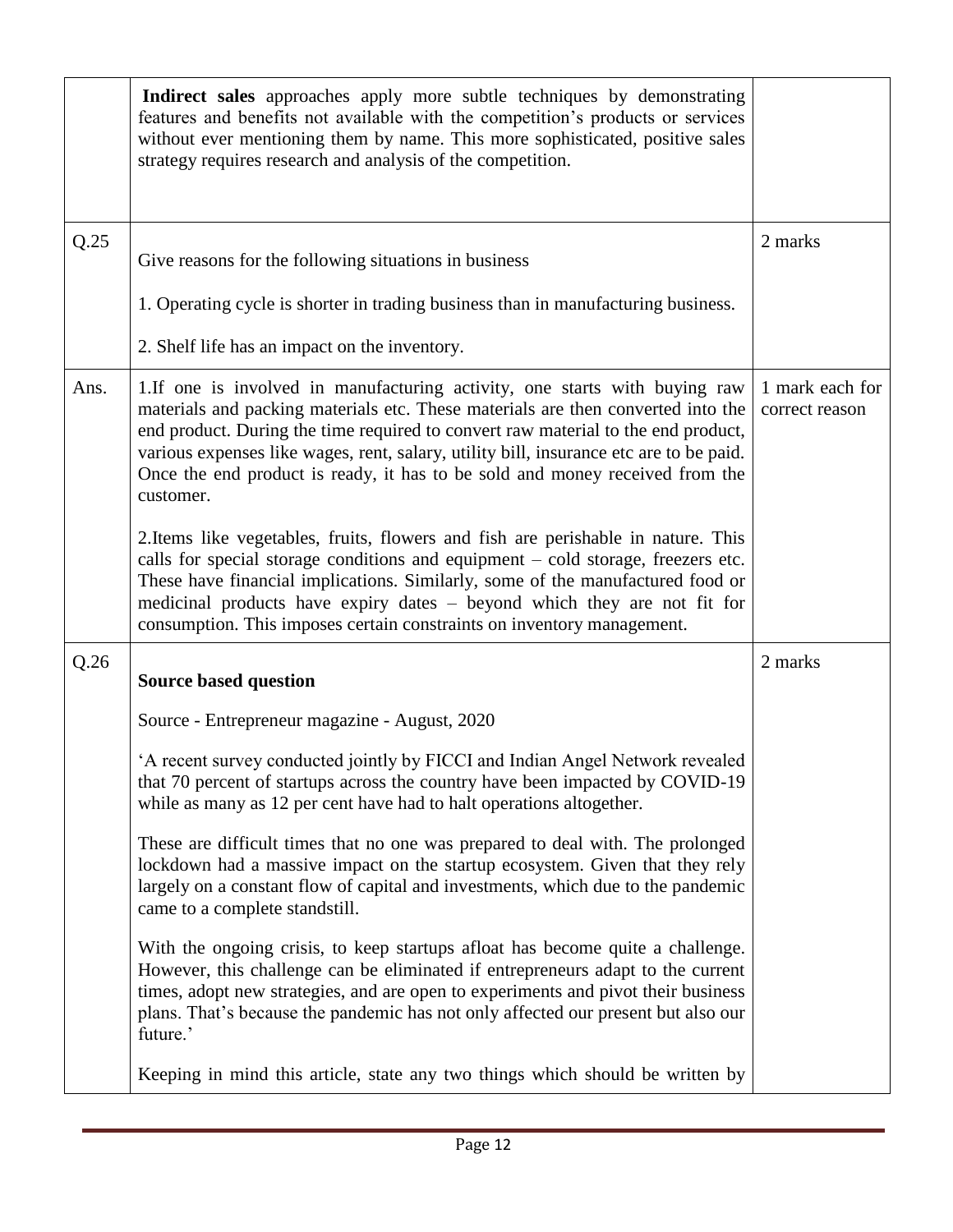|      | startup companies in their manpower planning component of business plan?                                                                                                                                                                                                                                                                                                                                                                                                                                                                                                                                                                                                   |                          |  |
|------|----------------------------------------------------------------------------------------------------------------------------------------------------------------------------------------------------------------------------------------------------------------------------------------------------------------------------------------------------------------------------------------------------------------------------------------------------------------------------------------------------------------------------------------------------------------------------------------------------------------------------------------------------------------------------|--------------------------|--|
| Ans  | Manpower planning helps in assessing:<br>a. what kind of people are required- Every organisation needs the right<br>person with the right qualifications, skills, experience and aptitude to<br>work. So, the organisation should be clear to know as to what kind of<br>personnel is required as per the nature of business activity<br>b. How many people are required- They should also estimate the number of<br>personnel required keeping in mind the total work and survival in the<br>present situation and planning for future growth.<br>c. How to procure personnel - The next step is to recruit, select and train the<br>right personnel.<br>(Any two points) |                          |  |
| Q.27 | You are Ravi and you have planned to start manufacturing a new brand of<br>chocolates aiming at teenagers. Your company 'Delight' has already been<br>manufacturing and selling biscuits since 2010. The success of biscuits has<br>encouraged you to move ahead into the chocolate industry.<br>Keeping in mind the steps involved in preparation of the marketing plan draft a<br>marketing plan explaining the first three steps.                                                                                                                                                                                                                                       | 3 marks                  |  |
| Ans. | Steps involved in marketing plan are:<br>1) Business situation analysis:<br>Where we have been?' $-$ is the question responded to as the first step in<br>designing the marketing plan.<br>I have completed my MBA from a reputed institute in India.<br>I have experience in this field for 10 years and I have been quite<br>successful and completely understand the needs of the customers.                                                                                                                                                                                                                                                                            | 1 mark for<br>each point |  |
|      | 2) Identify the target market:<br>For a new venture, it's very essential to define clearly the specific group<br>of potential customers whose needs the enterprise aims to fulfill.<br>The target market in this case are teenagers.                                                                                                                                                                                                                                                                                                                                                                                                                                       |                          |  |
|      | 3) Conduct SWOT analysis:<br>It is important for the entrepreneur to consider in the 'target market'<br>his/her enterprise's:<br>a) Strengths b) Weaknesses c) Threats d)<br>Opportunities<br>Strengths: I am already in the field of fastmoving consumer goods which<br>gives me knowledge about various aspects<br>Weakness: I might not be able to concoct the right combination to satisfy<br>the needs of the customer.<br>Threats: There is lot of competition already in the market<br>Opportunities: There is market for chocolates in the country                                                                                                                 |                          |  |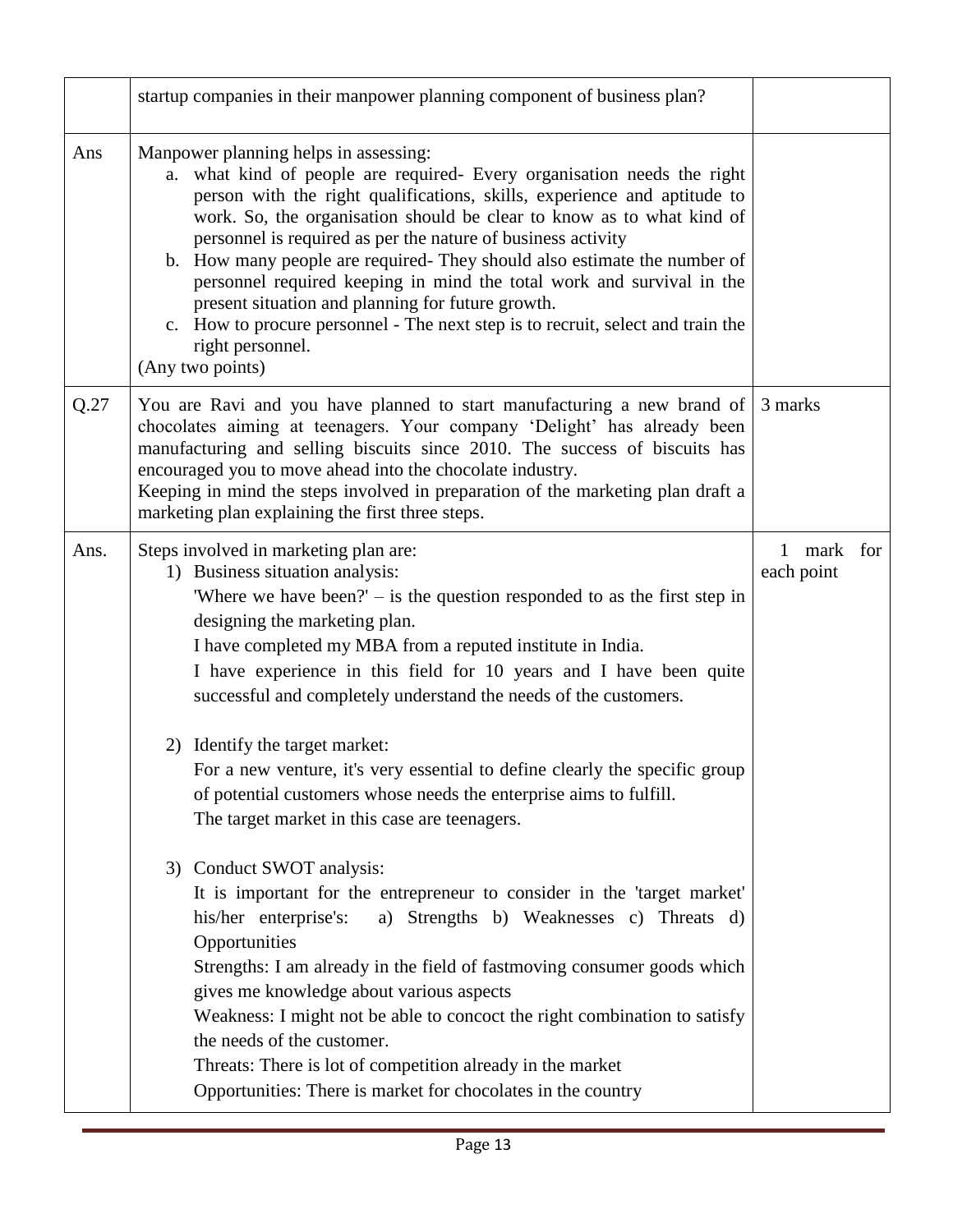| Q.28 | Explain any three characteristics of partnership.                                                                                                                                                                                                                                                                                                                                                                                                                                                                                                                                                                                                                                                                                                                                                                                                                                                                                                                                                                                                                                                                                                                                                                                                                                                                                                                                                                                                                                                                                                                                                                                                                                                                                                                                                                                                                                                                                                                                                                                                                                                                                                                                                                                                                                                                                                                                                                                                                                                                                                                                                                                                                                                                                                                                                   | 3 marks                  |
|------|-----------------------------------------------------------------------------------------------------------------------------------------------------------------------------------------------------------------------------------------------------------------------------------------------------------------------------------------------------------------------------------------------------------------------------------------------------------------------------------------------------------------------------------------------------------------------------------------------------------------------------------------------------------------------------------------------------------------------------------------------------------------------------------------------------------------------------------------------------------------------------------------------------------------------------------------------------------------------------------------------------------------------------------------------------------------------------------------------------------------------------------------------------------------------------------------------------------------------------------------------------------------------------------------------------------------------------------------------------------------------------------------------------------------------------------------------------------------------------------------------------------------------------------------------------------------------------------------------------------------------------------------------------------------------------------------------------------------------------------------------------------------------------------------------------------------------------------------------------------------------------------------------------------------------------------------------------------------------------------------------------------------------------------------------------------------------------------------------------------------------------------------------------------------------------------------------------------------------------------------------------------------------------------------------------------------------------------------------------------------------------------------------------------------------------------------------------------------------------------------------------------------------------------------------------------------------------------------------------------------------------------------------------------------------------------------------------------------------------------------------------------------------------------------------------|--------------------------|
|      | <b>OR</b>                                                                                                                                                                                                                                                                                                                                                                                                                                                                                                                                                                                                                                                                                                                                                                                                                                                                                                                                                                                                                                                                                                                                                                                                                                                                                                                                                                                                                                                                                                                                                                                                                                                                                                                                                                                                                                                                                                                                                                                                                                                                                                                                                                                                                                                                                                                                                                                                                                                                                                                                                                                                                                                                                                                                                                                           |                          |
|      | Explain any three characteristics of sole proprietorship.                                                                                                                                                                                                                                                                                                                                                                                                                                                                                                                                                                                                                                                                                                                                                                                                                                                                                                                                                                                                                                                                                                                                                                                                                                                                                                                                                                                                                                                                                                                                                                                                                                                                                                                                                                                                                                                                                                                                                                                                                                                                                                                                                                                                                                                                                                                                                                                                                                                                                                                                                                                                                                                                                                                                           |                          |
| Ans. | Characteristics of partnership:<br>1) Two or more persons: Partnership is the outcome of a contract. Thus:<br>a)<br>There must be at least 2 persons to enter into contract to form partnership.<br>b)<br>Minors cannot form a partnership firm as they are incompetent to enter into<br>contract but can be admitted to the benefits of a running firm. c) If these people<br>intend to do banking business, the maximum number can be ten otherwise<br>twenty for the other business.<br>2) Agreement: The relation of partnership arises from contract and not from<br>status. Though oral agreement is even acceptable but in practice written<br>agreement is much more advisable as disputes can be resolved better with it.<br>3) Profit sharing: The objective of the business is to make profits and distribute<br>the same amongst partners. Any association initiated to do charity work is not<br>partnership.<br>4) Unlimited liability: Mostly, the liability of the partners of a firm is unlimited.<br>Their personal properties can be disposed off to pay the debts of the firm if<br>required. The creditors can claim their dues from any one of the partner or from<br>all of them, meaning partners are liable: Individually and Collectively<br>5) Implied authority: There is an implied authority that any partner can act on<br>behalf of the firm. The firm stands bound by the acts of partners.<br>6) Mutual agency: The business of partnership can be carried on by all the<br>partners or any one of them acting for all. Thus, every partner is principal as well<br>as agent of other partners and of the firm. Thus, (i) Each partner is liable for acts<br>performed by other partners, (ii) Each partner can bind other partners and the<br>firm by his acts done in the ordinary course of business.<br>7) Utmost good faith:<br>Every partner is supposed to act honestly and give<br>proper accounts to other partners. Thus, mutual faith and confidence in one<br>another is the main strength of partnership.<br>8) Restriction on transfer of shares: No partner can sell or transfer his share to<br>anybody else without the consent of the other partners. By giving a notice for<br>dissolution of the firm, a partner can show intention to discontinue as partner.<br>9) Continuity: A partnership continues up to the time that all partners desire to<br>continue it. Legally, a firm dissolves on the retirement, death, bankruptcy<br>lunacy, or disability of a partner if not otherwise provided for in the partnership<br>deed.<br><b>OR</b><br>1) Individual ownership: This business is exclusively owned by a single person.<br>2) Individual management and control: All affairs are managed and controlled by<br>the sole proprietor. | 1 mark for each<br>point |
|      | 3) Individual financing: All investment is made by the proprietor. Though, if                                                                                                                                                                                                                                                                                                                                                                                                                                                                                                                                                                                                                                                                                                                                                                                                                                                                                                                                                                                                                                                                                                                                                                                                                                                                                                                                                                                                                                                                                                                                                                                                                                                                                                                                                                                                                                                                                                                                                                                                                                                                                                                                                                                                                                                                                                                                                                                                                                                                                                                                                                                                                                                                                                                       |                          |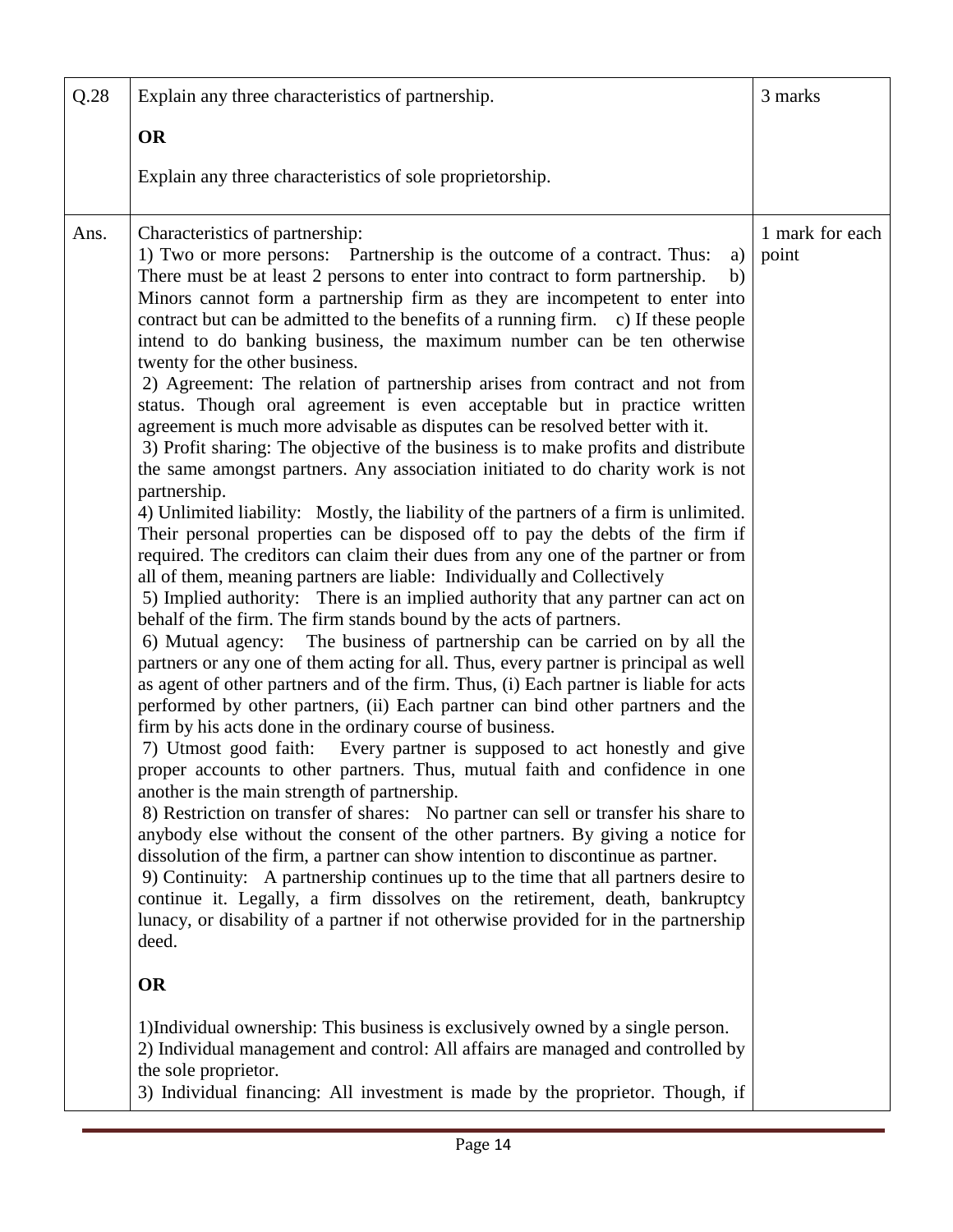|      | required he/she has access to loans and debts to procure funds for business.<br>4) No separate legal entity: Legally, the proprietor and proprietorship are one<br>and the same business and owner exists together, thus with owner's death,<br>business too dies.<br>5) Unlimited liability: The proprietor is liable/responsible for all losses arising<br>from business. In case the business assets are insufficient to pay off liabilities,<br>his/her personal property can be called upon to pay his business debts.<br>6) Sole beneficiary: The sole proprietor alone is entitled to all the profits and<br>losses of business. So, he puts his heart and soul to increase his profits.<br>7) Easy formation and closure: Sole proprietorship are subjected to minimum<br>legal formalities and regulations both at time of commencing and/or closing.<br>8) Limited area of operation: This form of business generally has a limited area<br>of operation due to: limited finance availability limited managerial abilities<br>(Any three points) |                           |
|------|------------------------------------------------------------------------------------------------------------------------------------------------------------------------------------------------------------------------------------------------------------------------------------------------------------------------------------------------------------------------------------------------------------------------------------------------------------------------------------------------------------------------------------------------------------------------------------------------------------------------------------------------------------------------------------------------------------------------------------------------------------------------------------------------------------------------------------------------------------------------------------------------------------------------------------------------------------------------------------------------------------------------------------------------------------|---------------------------|
| Q.29 | Break even analysis has a major impact on the business decision making.<br>Comment.                                                                                                                                                                                                                                                                                                                                                                                                                                                                                                                                                                                                                                                                                                                                                                                                                                                                                                                                                                        | 3 marks                   |
| Ans. | 1. It helps in setting profit goal and sales target.<br>2. In a manufacturing environment, it helps in determining the products that are<br>not contributing to meet the fixed expenses and thus brings up the item for<br>discussion in management meetings about its continuity.<br>3. Breakeven point is the level of sales (or revenue generated) that equals all the<br>expenses required for generating that revenue. There is neither loss nor profit. It<br>helps the organisation to determine the level when will it turn profitable.                                                                                                                                                                                                                                                                                                                                                                                                                                                                                                            | 1 mark for each<br>point. |
| Q.30 | AB Ltd., manufacturing light bulbs decided to start manufacturing of ceiling<br>fans. They formed a sister concern by the name 'Cool Air Ltd'. The new<br>company was in need of some investment and for the same they had approached<br>a bank. They had submitted a business plan to the bank stating all the necessary<br>details. They had mentioned very clearly in the plan that they will be<br>manufacturing the blades and have decided to outsource the required motor<br>parts. The plan spoke about the reason for outsourcing along with the contracts<br>with subcontractors.<br>a. Explain the Component of the business plan along with its related sub<br>part<br>b. The business plan further gave details about the money which will be<br>invested by the owners and how much they are expecting to borrow.<br>Explain the component of the business plan along with its related sub<br>part.                                                                                                                                          | 4 marks                   |
|      | <b>OR</b>                                                                                                                                                                                                                                                                                                                                                                                                                                                                                                                                                                                                                                                                                                                                                                                                                                                                                                                                                                                                                                                  |                           |
|      | This document is valuable to the entrepreneur, potential investors, venture<br>capitalists, banks, financial institutions, new personnel's suppliers, customers,                                                                                                                                                                                                                                                                                                                                                                                                                                                                                                                                                                                                                                                                                                                                                                                                                                                                                           |                           |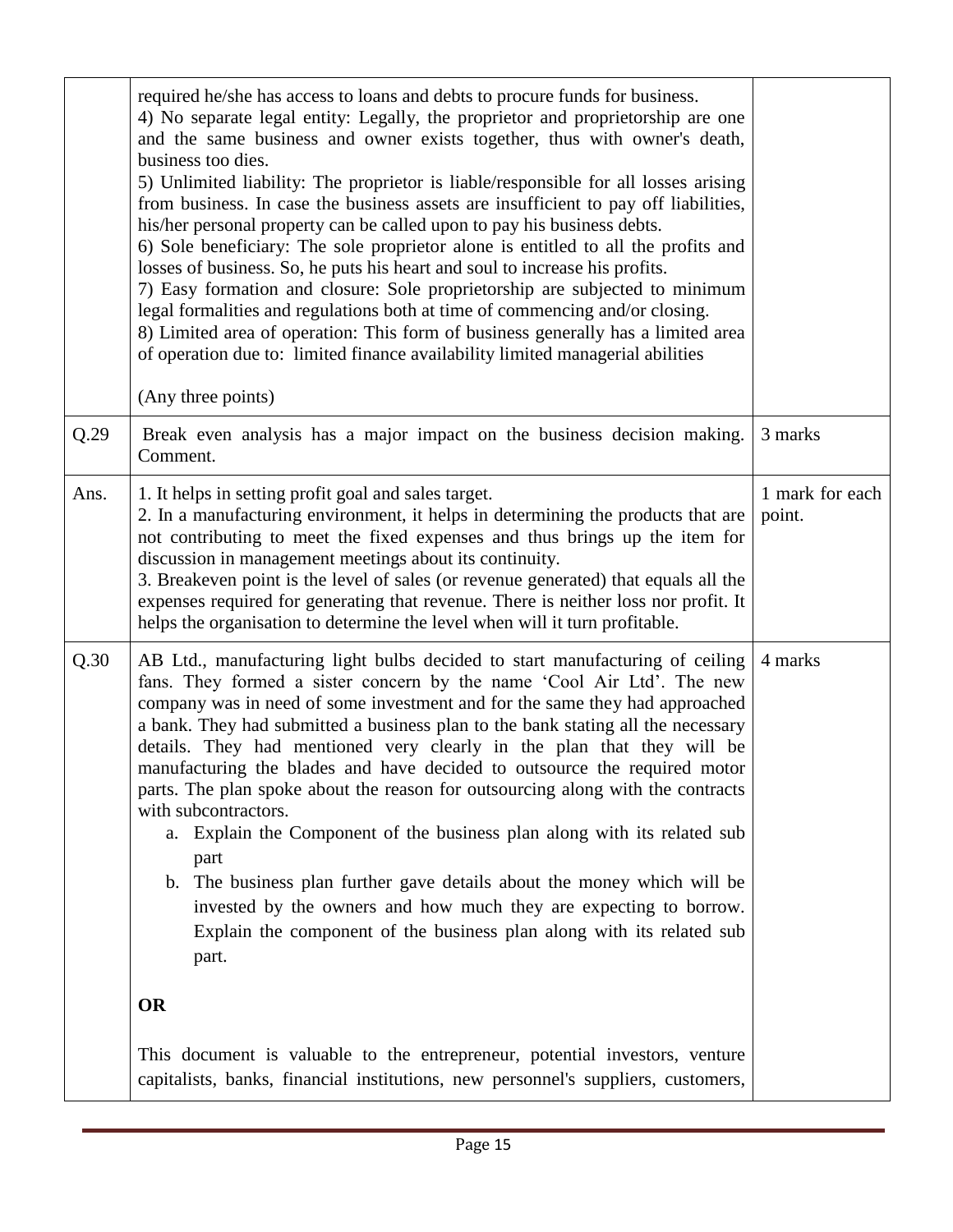|     | advisors and others who are trying to familiarize themselves with the business<br>venture, its goals, and objectives. State any four reasons for the importance of<br>this document.                                                                                                                                                                                                                                                                                                                                                                         |               |
|-----|--------------------------------------------------------------------------------------------------------------------------------------------------------------------------------------------------------------------------------------------------------------------------------------------------------------------------------------------------------------------------------------------------------------------------------------------------------------------------------------------------------------------------------------------------------------|---------------|
| Ans | a. Production plan, partial manufacturing<br>Production, the most important activity of an enterprise, because it is here that<br>transformation of raw material into finished product takes place with the help of<br>energy, capital, manpower and machinery.                                                                                                                                                                                                                                                                                              | $2+2=4$ marks |
|     | Partial manufacturing: If some or all the manufacturing process is to be<br>subcontracted or outsourced, then the production plan should describe: i) Name<br>and location of subcontractor(s) ii) Reasons for their selection iii) Cost and time<br>involved iv) Any contracts that have been completed etc. In such cases, a clear<br>mention of what the entrepreneur intends to do himself and what he plans to get<br>it done from outside is required.                                                                                                 |               |
|     | b. Financial plan, proforma financing decision                                                                                                                                                                                                                                                                                                                                                                                                                                                                                                               |               |
|     | Financial plan is a projection of key financial data about: a) The potential<br>investment commitment needed for the new venture, and b) Economic feasibility<br>of the enterprise                                                                                                                                                                                                                                                                                                                                                                           |               |
|     | Proforma financing decisions: This section summarizes all the projected sources<br>of funds available to the venture to raise finance from, which you have already<br>studied in previous class. Typically, sources of funds are: i) owners i.e. Owner's<br>funds ii) outsiders i.e. Borrowed funds. The entrepreneur's job is to ensure the<br>selection of the best overall mix of financing for the enterprise so that: a) the cost<br>of capital and the financial risk stands minimized, b) return on investment and<br>profitability stands maximized. |               |
|     | <b>OR</b>                                                                                                                                                                                                                                                                                                                                                                                                                                                                                                                                                    |               |
|     | Importance of business plan:                                                                                                                                                                                                                                                                                                                                                                                                                                                                                                                                 |               |
|     | 1) It helps in determining the viability of the venture in a designated market                                                                                                                                                                                                                                                                                                                                                                                                                                                                               |               |
|     | 2) It helps in providing guidance to the entrepreneur in organizing his/or her<br>planning activities as such: i) identifying the resources required ii) enabling<br>obtaining of licenses if required etc. iii) working out with legal requirements as<br>desired by the government.                                                                                                                                                                                                                                                                        |               |
|     | 3) It helps in satisfying the concerns, queries, and issues of each group of people<br>interested in the venture.                                                                                                                                                                                                                                                                                                                                                                                                                                            |               |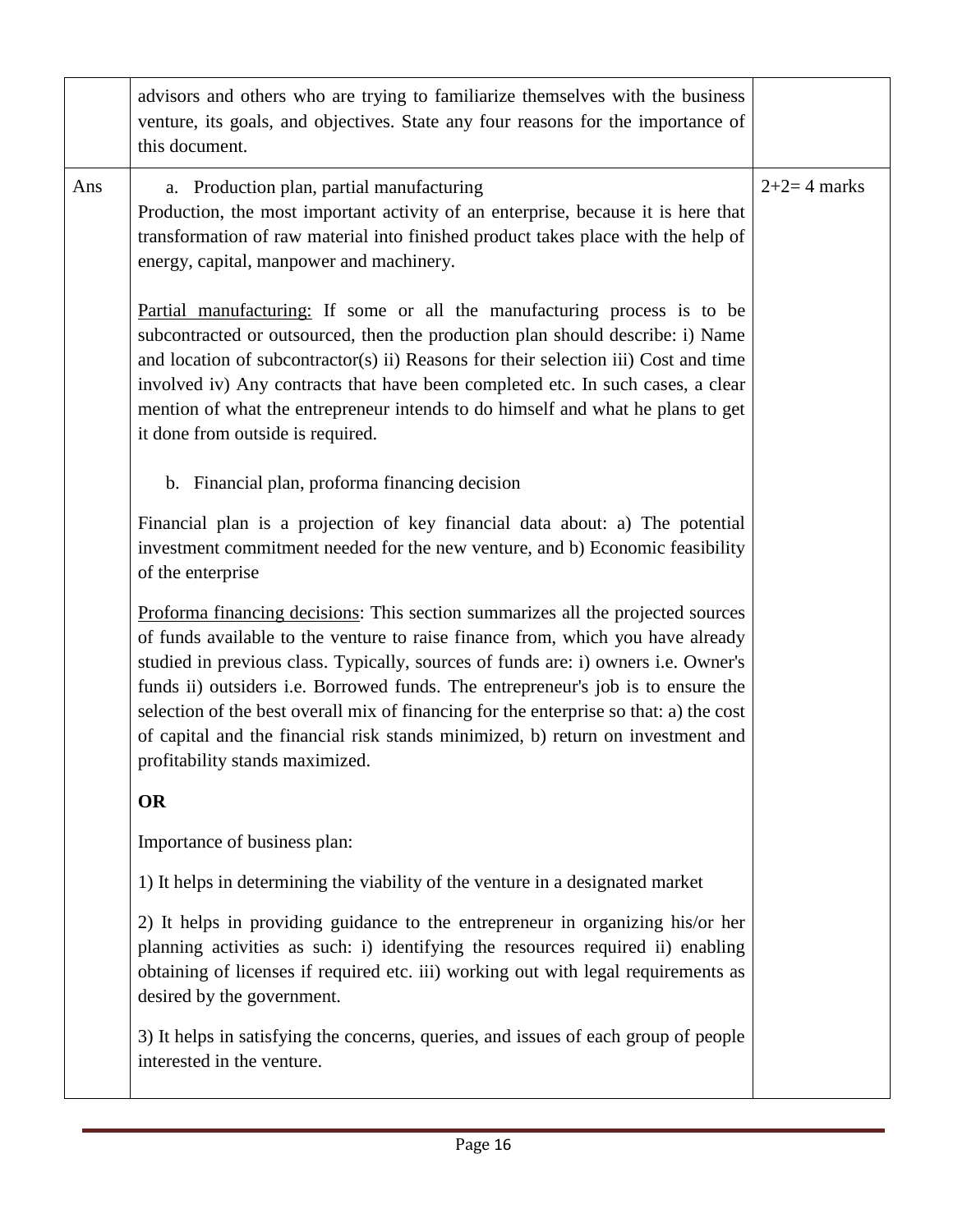|      | obstacles. | procurement.                      | 4) It provides room for self-assessment and self-evaluation, requiring<br>entrepreneur to think through various scenarios and plan ways to avoid<br>5) It helps to realize the obstacles which cannot be avoided or overcome.<br>6) As the investors/lenders focus on the four Cs of credit : character, cash flow,<br>collateral and equity contribution, it is the business plan which reflects the<br>entrepreneur's credit history, the ability to meet debt and interest payments, and<br>the amount of personal equity invested thus serving as an important tool in funds |                                      |         |
|------|------------|-----------------------------------|----------------------------------------------------------------------------------------------------------------------------------------------------------------------------------------------------------------------------------------------------------------------------------------------------------------------------------------------------------------------------------------------------------------------------------------------------------------------------------------------------------------------------------------------------------------------------------|--------------------------------------|---------|
| Q.31 |            | weeks is in the following table.  | Number of people who took their meals and the total billing for each of the 5                                                                                                                                                                                                                                                                                                                                                                                                                                                                                                    |                                      | 4 marks |
|      |            | Week                              | No. of people taking<br>meals                                                                                                                                                                                                                                                                                                                                                                                                                                                                                                                                                    | Average<br>amount<br>billed (in Rs.) |         |
|      |            | 1                                 | 120                                                                                                                                                                                                                                                                                                                                                                                                                                                                                                                                                                              | 150                                  |         |
|      |            | $\mathbf{2}$                      | 60                                                                                                                                                                                                                                                                                                                                                                                                                                                                                                                                                                               | 205                                  |         |
|      |            | 3                                 | 70                                                                                                                                                                                                                                                                                                                                                                                                                                                                                                                                                                               | 146                                  |         |
|      |            | $\overline{4}$                    | 80                                                                                                                                                                                                                                                                                                                                                                                                                                                                                                                                                                               | 221                                  |         |
|      |            | 5                                 | 90                                                                                                                                                                                                                                                                                                                                                                                                                                                                                                                                                                               | 240                                  |         |
|      |            |                                   | Based on the given information, answer the questions given below:                                                                                                                                                                                                                                                                                                                                                                                                                                                                                                                |                                      |         |
|      | a.<br>b.   | Calculate the Unit Price<br>Sale. | If the variable cost is 60% of the sale price, the Gross Margin per Unit of                                                                                                                                                                                                                                                                                                                                                                                                                                                                                                      |                                      |         |
|      |            |                                   |                                                                                                                                                                                                                                                                                                                                                                                                                                                                                                                                                                                  |                                      |         |
|      |            |                                   |                                                                                                                                                                                                                                                                                                                                                                                                                                                                                                                                                                                  |                                      |         |
|      |            |                                   |                                                                                                                                                                                                                                                                                                                                                                                                                                                                                                                                                                                  |                                      |         |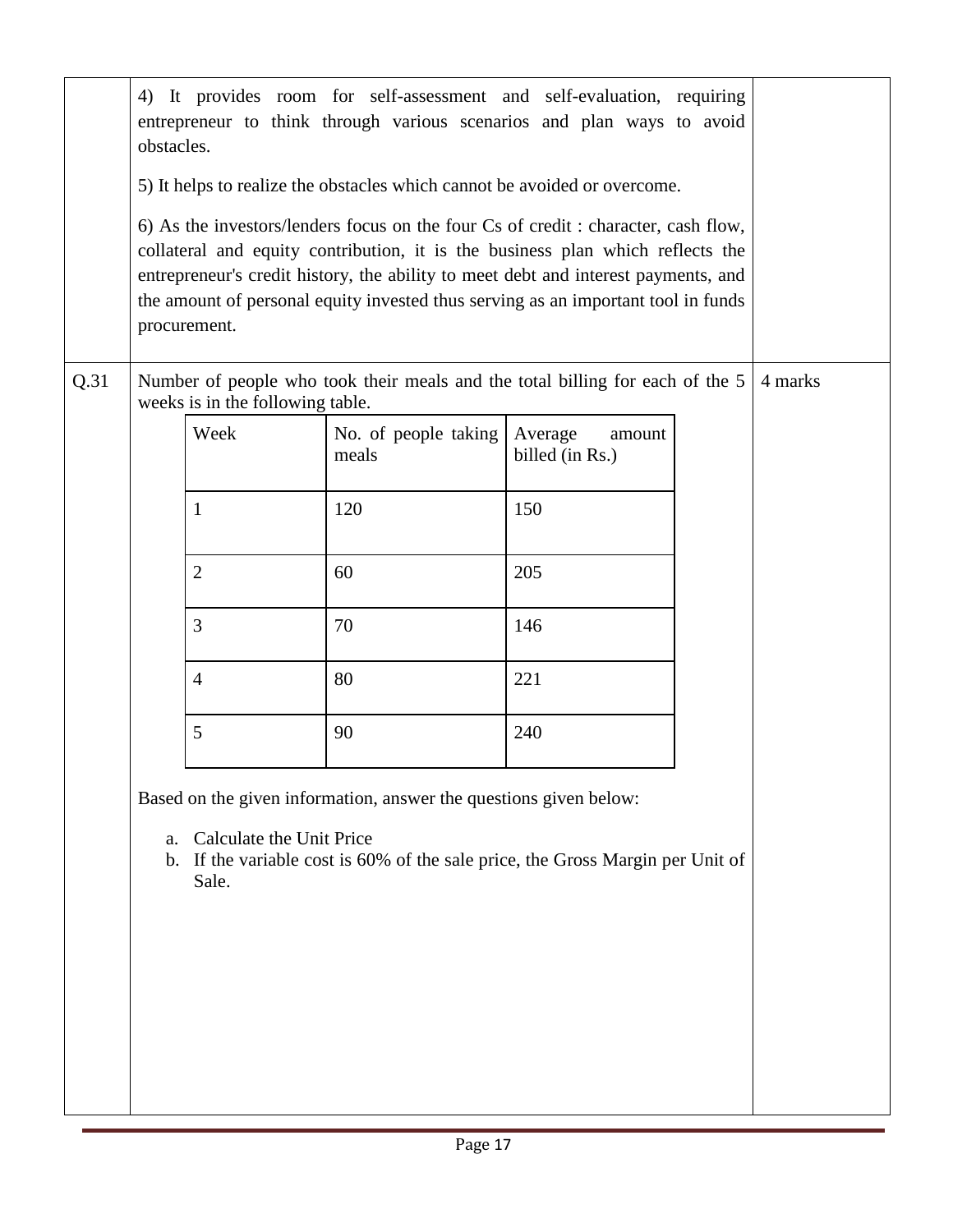| Ans   |                           |                                                                         |                                      |                                                                                                                                                                                                                                                                                                                                                                                                                                                                                                                                                                                      | for<br>1<br>mark                                                               |
|-------|---------------------------|-------------------------------------------------------------------------|--------------------------------------|--------------------------------------------------------------------------------------------------------------------------------------------------------------------------------------------------------------------------------------------------------------------------------------------------------------------------------------------------------------------------------------------------------------------------------------------------------------------------------------------------------------------------------------------------------------------------------------|--------------------------------------------------------------------------------|
|       | Week                      | of<br>No.<br>people<br>taking meals                                     | Average<br>amount<br>billed (in Rs.) | Total<br>amount<br>billed                                                                                                                                                                                                                                                                                                                                                                                                                                                                                                                                                            | calculation<br>of<br>Billed<br>Total<br>$\mathbf{1}$<br>Amount+<br>for<br>mark |
|       | 1                         | 120                                                                     | 150                                  | 18000                                                                                                                                                                                                                                                                                                                                                                                                                                                                                                                                                                                | formula+<br>1<br>mark for<br>the                                               |
|       | 2                         | 60                                                                      | 205                                  | 12300                                                                                                                                                                                                                                                                                                                                                                                                                                                                                                                                                                                | of<br>calculation<br>Unit Price+<br>$\mathbf{1}$<br>mark for Gross             |
|       | 3                         | 70                                                                      | 146                                  | 10220                                                                                                                                                                                                                                                                                                                                                                                                                                                                                                                                                                                | Margin                                                                         |
|       | 4                         | 80                                                                      | 221                                  | 17680                                                                                                                                                                                                                                                                                                                                                                                                                                                                                                                                                                                |                                                                                |
|       | 5                         | 90                                                                      | 240                                  | 21600                                                                                                                                                                                                                                                                                                                                                                                                                                                                                                                                                                                |                                                                                |
|       | <b>TOTAL</b>              | 420                                                                     |                                      | 79800                                                                                                                                                                                                                                                                                                                                                                                                                                                                                                                                                                                |                                                                                |
|       |                           | a. Unit Price= Total Billed Amount/ No. of Customers                    |                                      |                                                                                                                                                                                                                                                                                                                                                                                                                                                                                                                                                                                      |                                                                                |
|       | $= 79800/420$             |                                                                         |                                      |                                                                                                                                                                                                                                                                                                                                                                                                                                                                                                                                                                                      |                                                                                |
|       | $=$ Rs. 190               |                                                                         |                                      |                                                                                                                                                                                                                                                                                                                                                                                                                                                                                                                                                                                      |                                                                                |
|       | b. Unit Price= $Rs. 190$  |                                                                         |                                      |                                                                                                                                                                                                                                                                                                                                                                                                                                                                                                                                                                                      |                                                                                |
|       |                           | Variable Cost= 60% of Unit Price, so Gross Margin is 40% of Unit Price. |                                      |                                                                                                                                                                                                                                                                                                                                                                                                                                                                                                                                                                                      |                                                                                |
|       | 40% X 190 = <b>Rs. 76</b> |                                                                         |                                      |                                                                                                                                                                                                                                                                                                                                                                                                                                                                                                                                                                                      |                                                                                |
| Q. 32 |                           |                                                                         |                                      | M/S. Ramlal & Sons started manufacturing oximeters which has a great demand<br>in this time of Covid 19' for domestic use and otherwise also it is an equipment<br>in demand by the medical professionals. While fixing the selling price for the<br>same Ramlal wants to adopt a method where he can just cover the cost and earn<br>a nominal amount of profit. His sons advised him to fix the price initially at a<br>higher rate and then reduce the price when the demand has reduced. According<br>to them this method would help them earn a good profit. He hired an agent, | 4 marks                                                                        |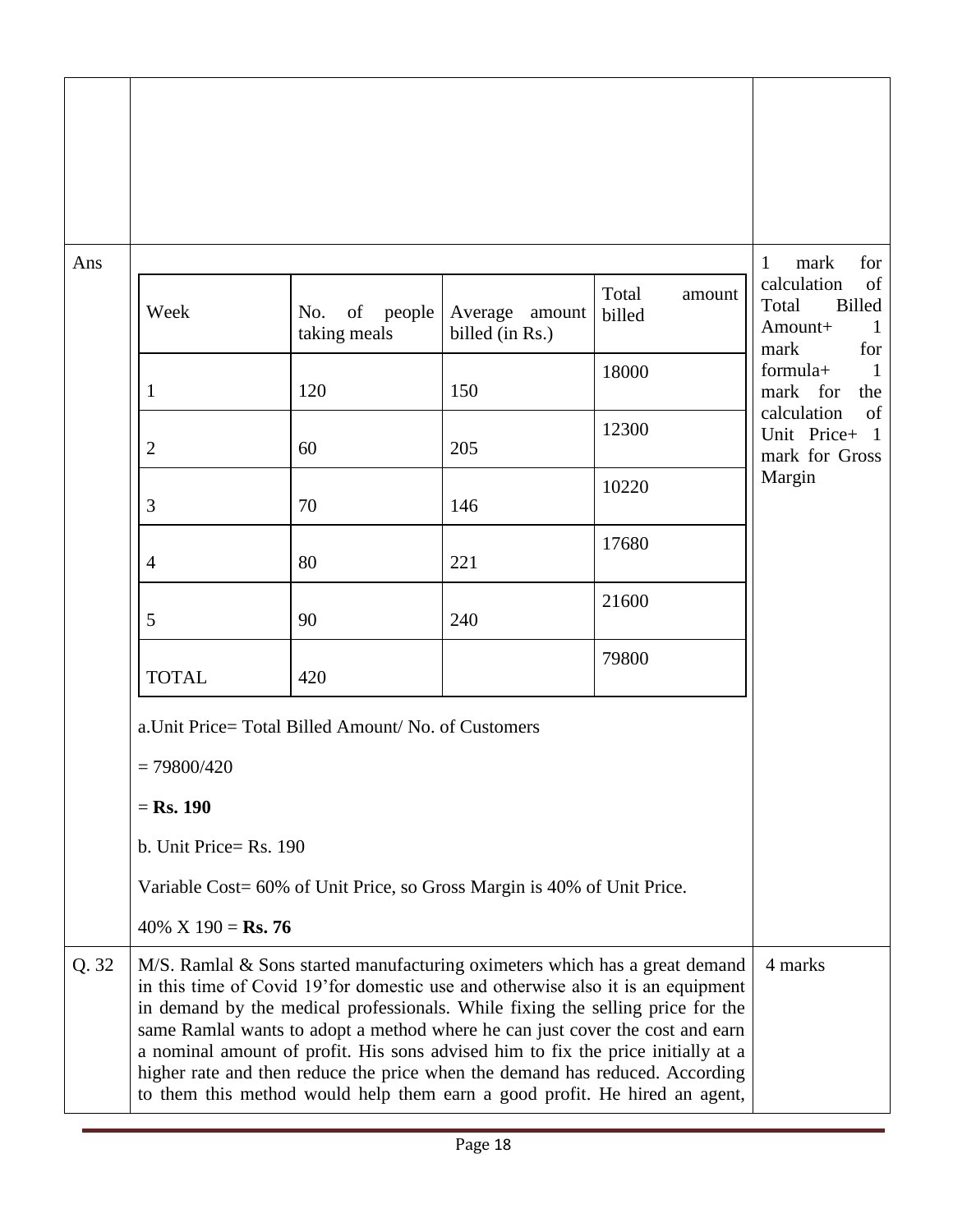|      | Satish, who advised him to initially keep the prices low to attract the market and<br>then he can slowly and gradually increase the price.                                                                                                                                                                                                                                                                                                                                                                                                                                                                                                    |                          |
|------|-----------------------------------------------------------------------------------------------------------------------------------------------------------------------------------------------------------------------------------------------------------------------------------------------------------------------------------------------------------------------------------------------------------------------------------------------------------------------------------------------------------------------------------------------------------------------------------------------------------------------------------------------|--------------------------|
|      | In the given context answer the following questions;                                                                                                                                                                                                                                                                                                                                                                                                                                                                                                                                                                                          |                          |
|      | a. Identify and explain the method that Ramlal is planning to adopt.                                                                                                                                                                                                                                                                                                                                                                                                                                                                                                                                                                          |                          |
|      | b. Explain the method of pricing suggested by Ramlal's sons and his agent<br>respectively?                                                                                                                                                                                                                                                                                                                                                                                                                                                                                                                                                    |                          |
| Ans. | a. Cost plus pricing<br>The most common technique is cost-plus pricing, where the manufacturer<br>charges a price to cover the cost of producing a product plus a reasonable profit.<br>Cost-plus pricing is typically based on a manufacturing estimate. Estimates of<br>the costs associated with manufacturing tasks are made for many reasons. In<br>principle, estimates are made of the resources required (For example, materials,<br>labour and equipment), the cost of those resources and the time for which they<br>will be used. From these factors, an estimate of the costs of carrying out a<br>manufacturing process is made. | $2 + 2 = 4$ marks        |
|      | b. Price skimming, penetration pricing                                                                                                                                                                                                                                                                                                                                                                                                                                                                                                                                                                                                        |                          |
|      | Skimming is usually employed to reimburse the cost of investment of the<br>original research into the product commonly used in electronic markets when a<br>new range, such as smartphones, are firstly dispatched into the market at a high<br>price. This can be attributed to their need for the product outweighing their need<br>for economics, a greater understanding of the product's value, or simply having a<br>higher disposable income. This strategy is employed only for a limited duration<br>to recover most of the investment made to build the product.                                                                    |                          |
|      | Penetration pricing is a pricing strategy where the price of a product is initially<br>set at a price lower than the eventual market price to attract new customers. The<br>strategy works on the expectations that customers will switch to the new brand<br>because of the lower price. Penetration pricing is most commonly associated<br>with a marketing objective of increasing market share or sales volume, rather<br>than to make profit in the short term. The price will be raised later once this<br>market share is gained.                                                                                                      |                          |
| Q.33 | Why is creativity important and explain the creative process?                                                                                                                                                                                                                                                                                                                                                                                                                                                                                                                                                                                 | 6 marks                  |
|      | <b>OR</b>                                                                                                                                                                                                                                                                                                                                                                                                                                                                                                                                                                                                                                     |                          |
|      | Explain any six characteristics of company                                                                                                                                                                                                                                                                                                                                                                                                                                                                                                                                                                                                    |                          |
| Ans. | Creativity is important to entrepreneurs because it is the first stage in the process<br>of innovation, providing the stimulus for opportunity discovery and new venture<br>creation.                                                                                                                                                                                                                                                                                                                                                                                                                                                         | 1 mark for each<br>point |
|      | The process of creativity involves five steps:                                                                                                                                                                                                                                                                                                                                                                                                                                                                                                                                                                                                |                          |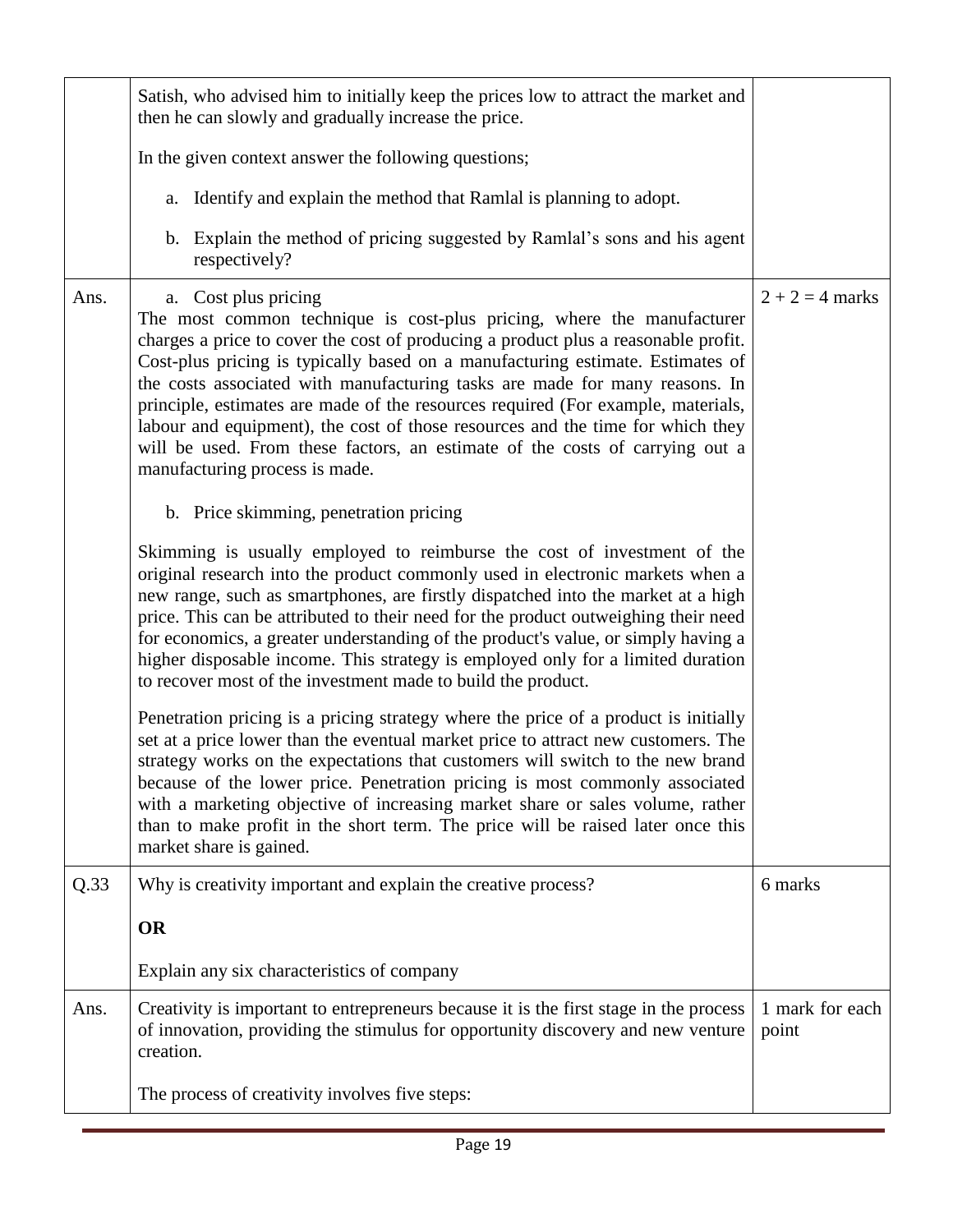- 1. Idea germination, 2. Preparation, 3. Incubation, 4. Illumination and, 5. Verification.
- 1. Idea germination: This is the seeding stage of a new idea. It is the stage where the entrepreneur recognises that an opportunity exists. The idea germination takes place according to interest, curiosity of the entrepreneur according to which opportunity is explored and exploited to its best potential. Creative ideas germinate besides the interest, the need of a specific problem or area of study.
- 2. Preparation: On the basis of the idea, interest and curiosity the need is judged by the entrepreneur and he starts looking for the answer to implement the idea. If the idea is to launch a new product or service then market research is conducted. That happens because the seed of curiosity has taken the form of an idea, the entrepreneurs foresee the future of the product.
- 3. Incubation: This is the subconscious assimilation of information. This is the transition period. The entrepreneur starts thinking about the idea and implementation in his sub-conscious mind.
- 4. Illumination: In this period of illumination the idea re-surfaces in a realistic way and entrepreneur comes out with a viable plan to give practical shape by collecting raw-material, arranging funds, policy making for implementation of idea.
- 5. Verification: Also called the validation or testing stage. This is where the idea is verified to prove that it has value. This is the most difficult phase of creativity as obstacles begin to appear. This is the developing stage in which knowledge is developed into application.

## **OR**

Characteristics of a Company:

1) Voluntary association: A single person cannot constitute a company. At least two persons, voluntarily, must join hands to form a private company, while a minimum of seven persons are required for a public company.

2) Artificial person: A company is created by law. Though it has no body, no conscience still it exists as a person, having a distinct personality of its own. 3) Separate legal entity: A company has an independent status, different from its members.

4) Common seal: Being an artificial person, a company cannot sign the documents. Hence, it uses a common seal on which its name is engraved.

5) Limited liability: The liability of the shareholders of a company is normally limited to the number of shares held or guarantee given by them.

6) Transferability of shares: No shareholder is forever wedded to the company. Subject to certain conditions, the shares are freely transferable. The private companies do impose some restrictions on the transfer of shares.

7) Diffusion of ownership and management: In this form of organisation,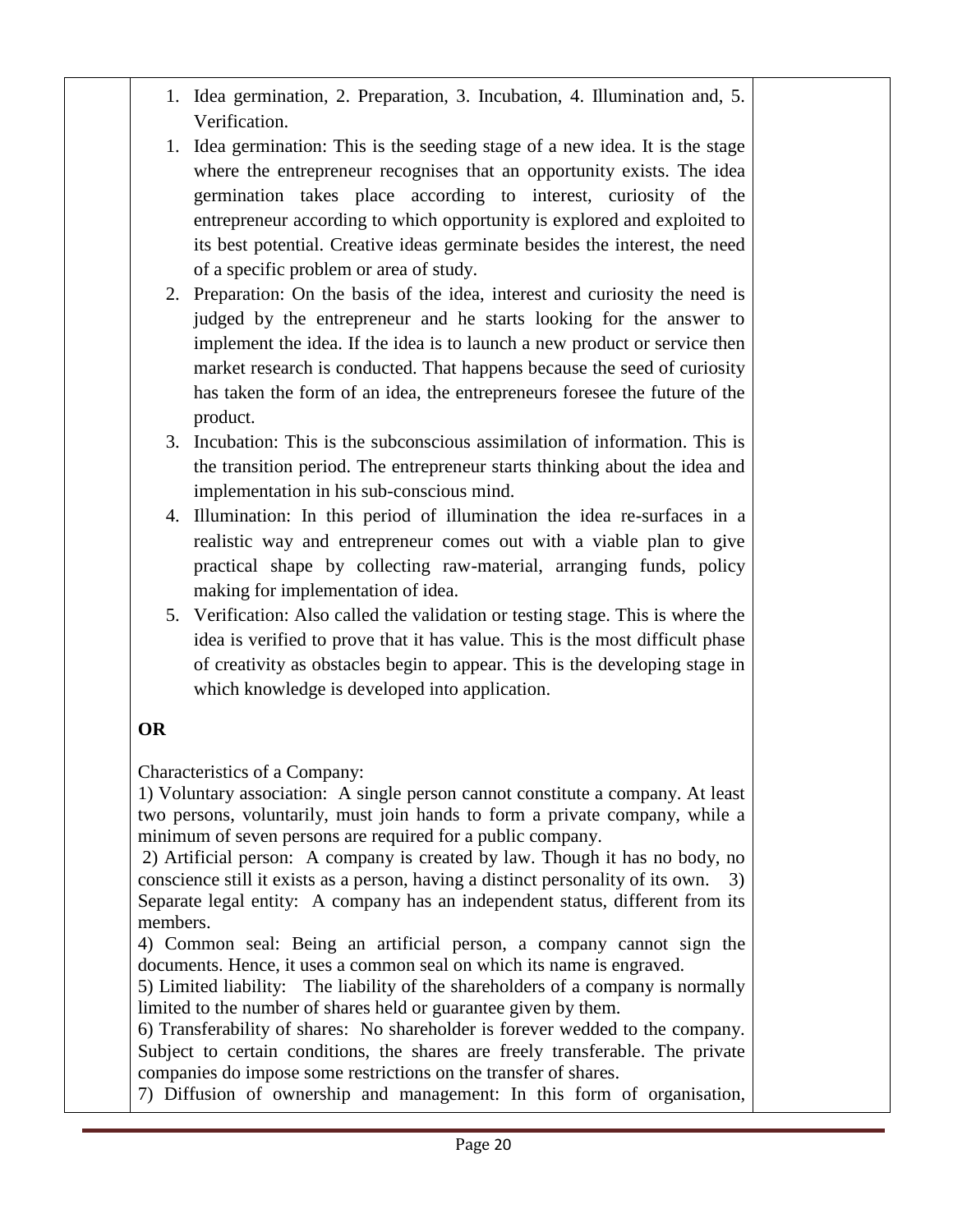|      | entrepreneur should clearly understand there exists separation of ownership from<br>management.<br>8) Number of members: In case of a private company: - Minimum members<br>required are: Two Maximum members: Fifty (excluding employees) And for a<br>public company:- Minimum requirement is : Seven Maximum number : No<br>Limit<br>9) Limitation of action: The scope of this artificial person is determined by: a)<br>The Indian Companies Act b) Memorandum of Association<br>c) Articles of<br>Association<br>10) Winding up: The mode of incorporation and termination (winding up) is<br>both as per the Companies Act only. It's born out of law and can be liquidated<br>only by law.<br>(Any six characteristics) |                                                                                            |
|------|---------------------------------------------------------------------------------------------------------------------------------------------------------------------------------------------------------------------------------------------------------------------------------------------------------------------------------------------------------------------------------------------------------------------------------------------------------------------------------------------------------------------------------------------------------------------------------------------------------------------------------------------------------------------------------------------------------------------------------|--------------------------------------------------------------------------------------------|
| Q.34 | Evaluate the different options available for an entrepreneur to raise funds from<br>the primary markets.                                                                                                                                                                                                                                                                                                                                                                                                                                                                                                                                                                                                                        | 6 marks                                                                                    |
| Ans. | 1. Public issue / going public: Public issue is the most popular method of raising<br>capital these days by the entrepreneurs. This involves raising of funds directly<br>from the public through the issue of prospectus. An enterprise organizing itself<br>as a public limited company can raise the required funds commonly by preparing<br>a prospectus.<br>When an entrepreneur offers shares to the public for subscription, he/she is<br>required to comply with all the restrictions and formalities pertaining to the<br>initial issues, prospectus drafting and launch.                                                                                                                                              | $\frac{1}{2}$ for naming<br>the source<br>$+1$<br>mark<br>for<br>explaining each<br>source |
|      | 2. Rights issue: Rights issue is a method of raising additional finance from<br>existing shareholders by offering securities to them on a pro-rata basis i.e. giving<br>them a right to a certain number of shares in proportion to the shares they are<br>holding.<br>This method of issuing securities is considered to be inexpensive as it does not<br>require any brokers, agents, underwriters, prospectus or enlistment.                                                                                                                                                                                                                                                                                                 |                                                                                            |
|      | 3. Private placement: Private placement means the direct sale by a company of<br>its securities to a limited number of sophisticated investors. Entrepreneurs,<br>herein, raise funds by selling the issues mainly to the institutional investors like:<br>i) Unit Trust of India ii) Life Insurance Corporation of India . Entrepreneurs both<br>from public limited and private limited sector, bank heavily upon raising funds<br>through the issue of varied financial instruments under this segment as at times<br>they do not wish to disclose information to the open market.                                                                                                                                           |                                                                                            |
|      | 4. Offer to employees: Stock options or offering shares to the employees has<br>gained much popularity in many countries of the world. This method enables<br>employees to become shareholders and share the profits of the company leading<br>to: a) Higher efficiency b) Low labour turnover c) Low floatation cost                                                                                                                                                                                                                                                                                                                                                                                                           |                                                                                            |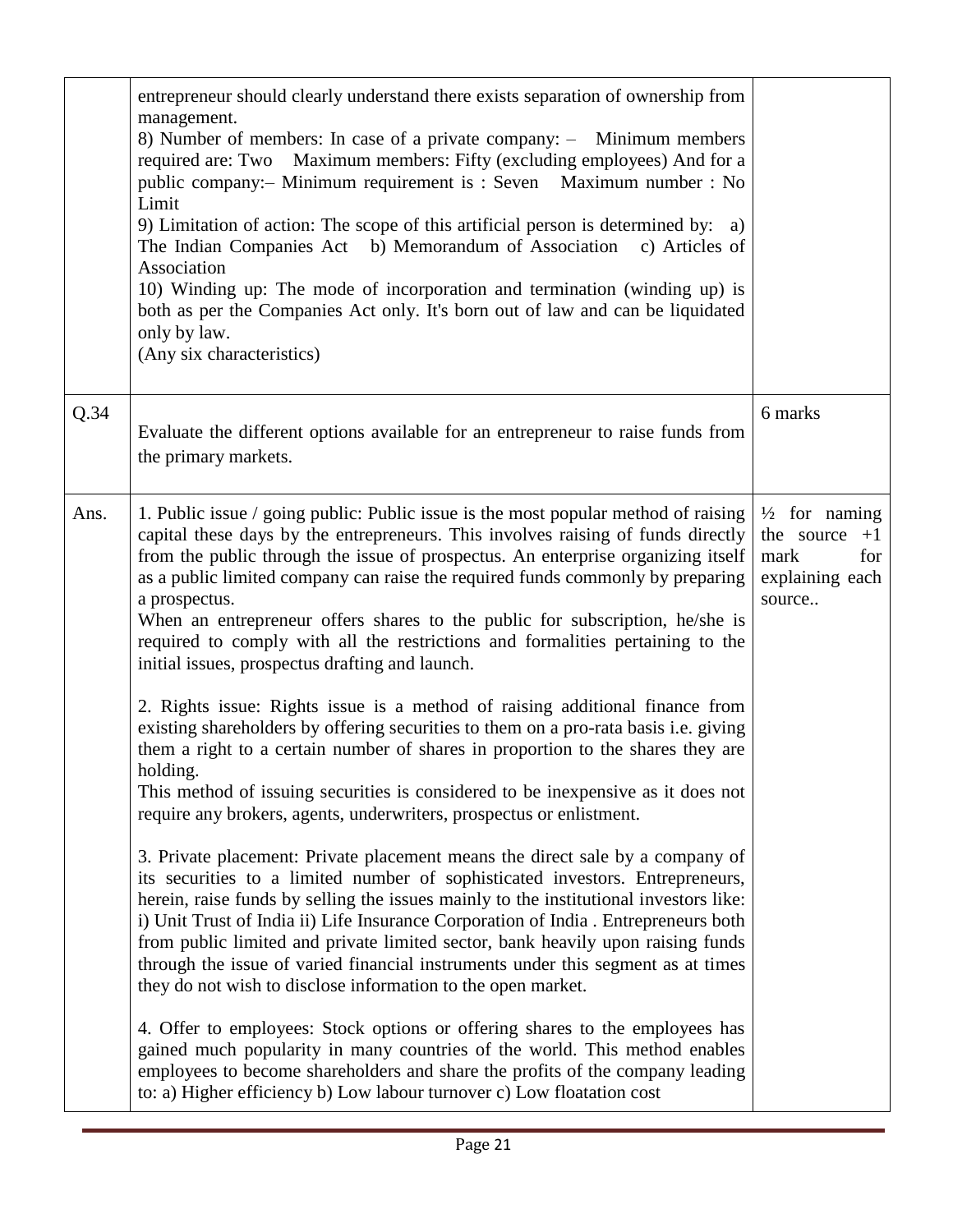| Q.35 | <b>Source based question</b>                                                                                                                                                                                                                                                                                                        | 6 marks |
|------|-------------------------------------------------------------------------------------------------------------------------------------------------------------------------------------------------------------------------------------------------------------------------------------------------------------------------------------|---------|
|      | Source: Economic Times, January 31, 2020                                                                                                                                                                                                                                                                                            |         |
|      | 'Memes have emerged as a lucrative profession for its creators.                                                                                                                                                                                                                                                                     |         |
|      | Last week, when Zomato acquired UberEats, competitors took no time to engage<br>with users through this new-age content marketing tool, which had become an<br>instant hit when it began life on social media a few years ago.                                                                                                      |         |
|      | However, generating memes on Instagram, TikTok and Facebook is now starting<br>to become an integral part of marketing budgets for brands that want to stay<br>relevant and topical online. These brands are using popular meme pages such as<br>Laughing Colours, Confused Atma and Sarcastic Indian across social media.          |         |
|      | A consumer brand spends Rs 1,000-50,000 on a meme. A page with a million<br>likes charges Rs 1,000-Rs 1,500 for visibility on Facebook and around Rs 3,000<br>for Instagram, creators said. And, depending on the category of influencers,<br>TikTok charges between Rs 5,000 and Rs 3 lakh.                                        |         |
|      | meme pages used to make money mainly through Google<br>Earlier,<br>advertisements, videos or cross promotions. Today, they rack up anywhere<br>between Rs 10 lakh and Rs 4-6 crore in yearly turnover.                                                                                                                              |         |
|      | Some brands that have been active with meme marketing include OnePlus,<br>Truecaller, Dream11, LG and Big Bazaar, apart from big players in the e-<br>commerce and soft-drinks space.                                                                                                                                               |         |
|      | Brands use memes for promotions, taking a dig at competition, and for product<br>launches. The demand for memes as a marketing tool increases ahead of festive<br>seasons and occasions like the Cricket World Cup or Indian Premier League<br>matches. Usually, a brand engages with meme creators for two-three memes a<br>week.' |         |
|      | In context of the above article, answer the following questions:                                                                                                                                                                                                                                                                    |         |
|      | 1. Identify and explain the component of marketing mix enumerated in the above<br>article.                                                                                                                                                                                                                                          |         |
|      | 2. Explain in detail the elements of the component of marketing mix identified in                                                                                                                                                                                                                                                   |         |